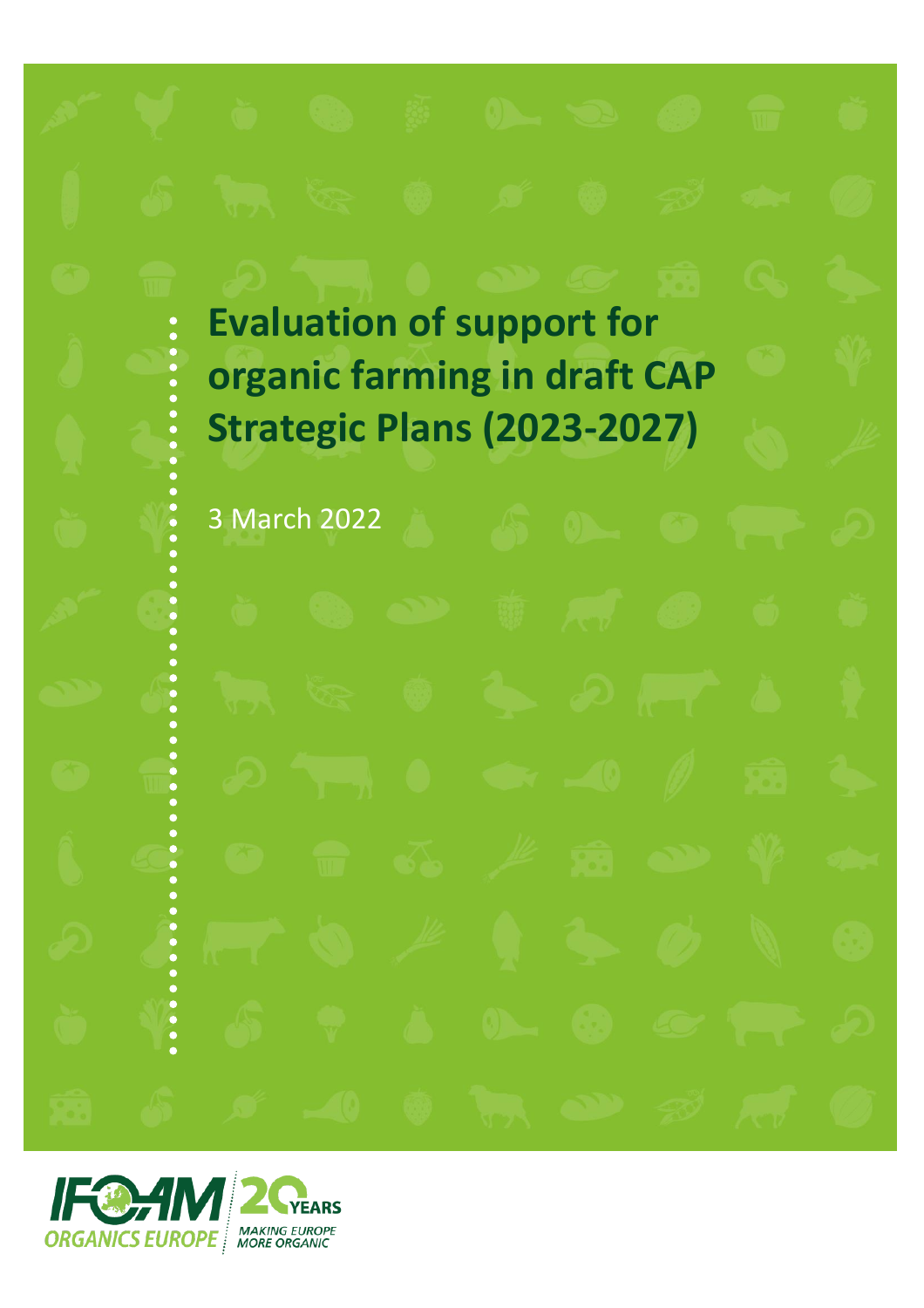# **Table of contents**

# **List of acronyms**

AECMs: agri-environmental and climate measures CAP: Common Agricultural Policy CAP SP: Common Agricultural Policy national Strategic Plans EC: European Commission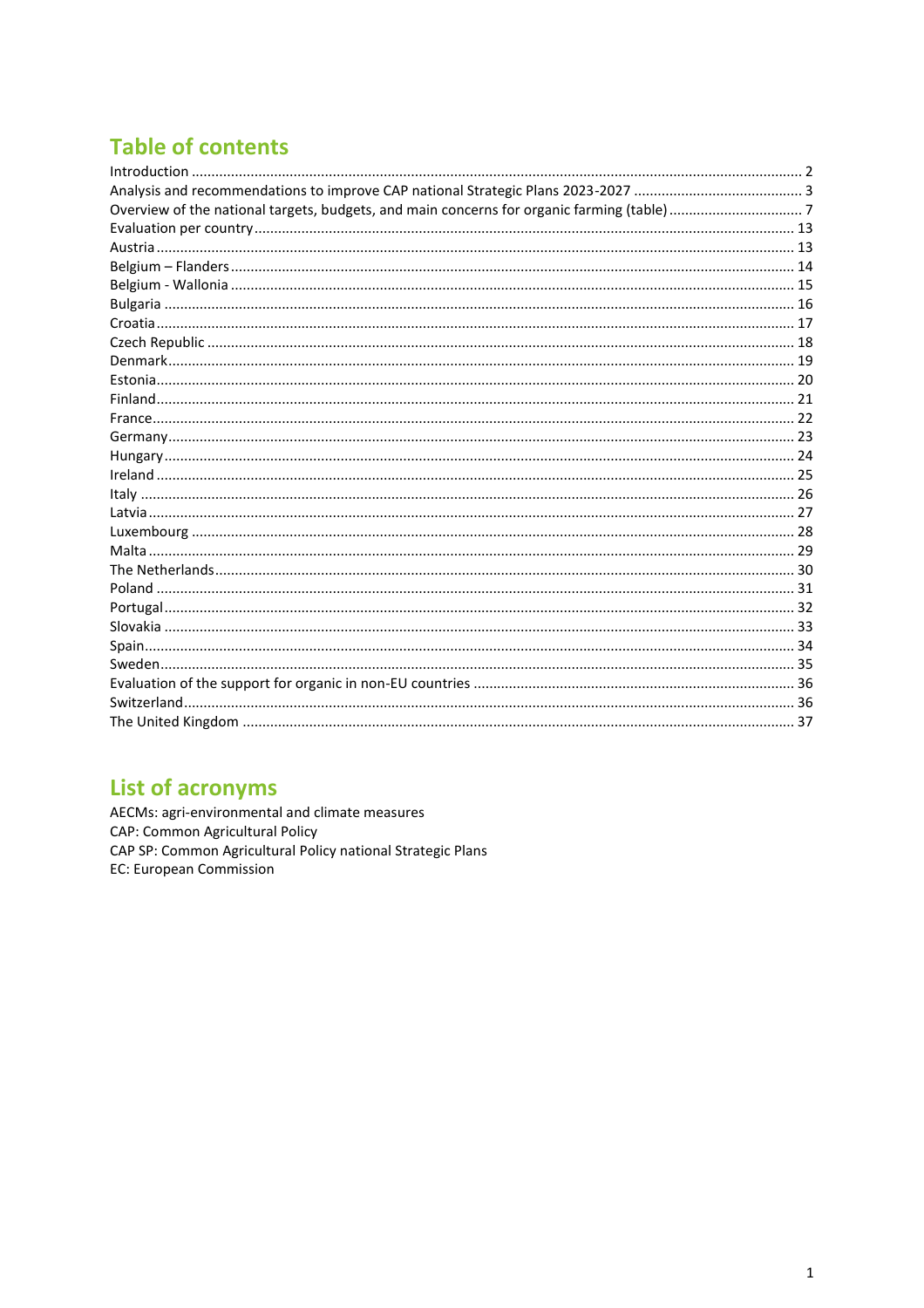# <span id="page-2-0"></span>**Introduction**

All 27-EU Member States had to submit their Common Agricultural Policy (CAP) national Strategic Plans (SP) by 1 January 2022 to the European Commission (EC). As of 3 March, one country has still not submitted its two CAP Strategic Plans (Belgium for Wallonia and Flanders). With this evaluation of the support for organic farming in the different draft CAP national Strategic Plans, IFOAM Organics Europe wishes to ensure that the European Commission has all the information necessary to address shortcomings in the national support to organic farming in its upcoming Observation Letters, and to ensure that Member States have plans that will guarantee at least the continued growth of organic production during the next CAP period (2023-2027).

This report is based on a consultation process (questionnaire and interviews), undertaken by IFOAM Organics Europe with its members from April 2021 to February 2022, to assess the adequacy of the measures and budget to develop organic farming included in Member States' CAP Strategic Plans.

This document aims at providing an overview, based on IFOAM Organics Europe members' feedback, of the extent to which the new CAP 2023-2027 will contribute to further developing organic agriculture in the EU. It also includes recommendations to improve the support for organic farming and level up the ambition of the CAP national Strategic Plans so that they contribute to reach the objectives of the new CAP, as well as the targets set in the Green Deal, the Farm to Fork Strategy and the Biodiversity Strategy.

**Overall, IFOAM Organics Europe is very concerned about the insufficient ambition and budgets to incentivise more farmers to convert to organic farming, and to reward organic farmers for the public goods they provide. More specifically, in comparison to the current CAP period (2014-2022), our members are concerned with the decrease of a comparative advantage for conversion of conventional farms to organic farming, compared to incentives to adopt other types of farming practices that are less transformative and provide much less environmental benefits. This alarming situation is mainly due to the lack of environmental ambition of the eco-schemes criteria as well as to issues for organic farmers to combine organic schemes with eco-schemes or agri-environmental and climate measures (AECMs).**

IFOAM Organics Europe urges the European Commission to verify that all Member States have complied with the Regulation (EU) 2021/2115 on CAP Strategic Plans<sup>1</sup> during the approval process, as stated in the Article 118 of this Regulation. The European Commission should also assess whether each CAP national Strategic Plan provide an explanation on how Member States will contribute to reach the new CAP's objectives as well as the Farm to Fork and EU Biodiversity Strategies targets.

This document is divided in two parts: (1) Analysis and recommendations to Member States and the European Commission to improve the draft CAP Strategic Plans before their approval, (2) Explanation of the evaluation country per country.

<sup>1</sup> Regulation (EU) 2021/2115 of the European Parliament and of the Council of 2 December 2021 establishing rules on support for strategic plans to be drawn up by Member States under the common agricultural policy (CAP Strategic Plans) and financed by the European Agricultural Guarantee Fund (EAGF) and by the European Agricultural Fund for Rural Development (EAFRD) and repealing Regulations (EU) No 1305/2013 and (EU) No 1307/2013 URL: EUR-Lex - 32021R2115 - EN - [EUR-Lex \(europa.eu\)](https://eur-lex.europa.eu/legal-content/EN/TXT/?uri=uriserv%3AOJ.L_.2021.435.01.0001.01.ENG&toc=OJ%3AL%3A2021%3A435%3ATOC)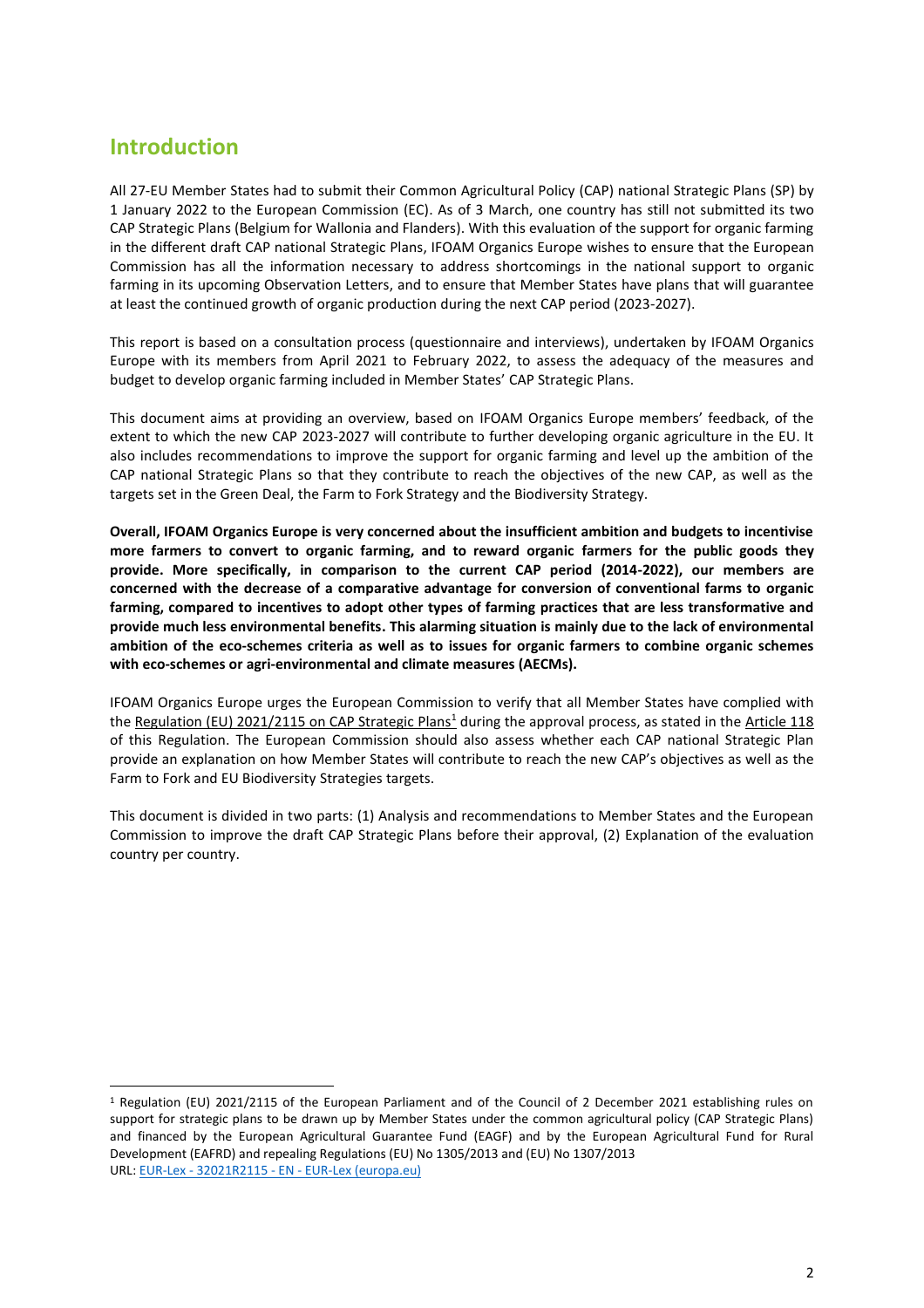# <span id="page-3-0"></span>**Analysis and recommendations to improve CAP national Strategic Plans 2023-2027**

# **In many countries, the national organic farmland targets are insufficient to fairly contribute to the EU's overall 25% target by 2030**

The Commission Implementing Regulation (EU) 2021/2289 of 21 December 2021<sup>2</sup>'s Article 2(2)(e) on the Intervention Strategy clearly states Member States shall set a national target of organic farmland by 2030 to prove their national contribution to the EU's overall 25% target of farmland managed under organic practises by 2030.

**Member States shall** *'include an explanation of the national contribution to achieving the Union's targets for 2030 set out in the Farm to Fork Strategy and the EU Biodiversity Strategy with a view to allowing the Commission to assess the consistency and contribution of the proposed CAP Strategic Plan to the Union's environmental and climate legislation and commitments and, in particular, to the relevant Union targets.'* 

But the analysis of the draft CAP Strategic Plans shows a clear gap between the EU ambition set out in the Farm to Fork Strategy and the EU Biodiversity Strategy and the too low level of support at the national level in many Strategic Plans. **Whereas the overall target of organic farmland in Europe by 2030 is 25%, several countries have not set ambitious enough targets to continue developing further organic farming**. Austria, Belgium Flanders, Denmark, and France have set too low targets. Bulgaria, Czech Republic, the Netherlands, Estonia, Spain, and Sweden have set unofficial target or no target at all. To have an overview of the potential and suggested shares of organic farmland to reach in each EU countries, please read our 'Prospects & developments for organic in national CAP Strategic Plans' study published in June 2021.<sup>3</sup>

#### *Recommendations*

- In line with the EU Action Plan on the development of organic farming (in particular the Action 9), the Commission should ensure that all **CAP Strategic Plans include a target for organic farmland that represents a fair contribution to the EU's overall 25% target**, and that the addition of the CAP Strategic Plans would enable to reach this overall target. Member States that still have not introduced a national target for organic farmland in their CAP Strategic Plan, such as Bulgaria, Czech Republic, Estonia, the Netherlands, Spain, and Sweden should do so, even if some of them have one in their national organic action plan.
- **Member States should have different targets based on an analysis of the organic sector's production needs and capacities,** and of its contribution to the CAP, European Green Deal, Farm to Fork, and Biodiversity strategies objectives. Member States with already a high level of organic land such as Austria, Denmark, France, Spain, and Sweden should continue to develop organic farming. Countries which set low ambitious targets compared to the national organic movement recommendations should increase their support to contribute fairly to the overall objective (Belgium Flanders, Hungary, Finland, Latvia, Poland, and Portugal).

<sup>2</sup> Commission Implementing Regulation (EU) 2021/2289 of 21 December 2021 laying down rules for the application of Regulation (EU) 2021/2115 of the European Parliament and of the Council on the presentation of the content of the CAP Strategic Plans and on the electronic system for the secure exchange of information URL: EUR-Lex - 32021R2289 - EN - [EUR-Lex \(europa.eu\)](https://eur-lex.europa.eu/legal-content/ES/TXT/?uri=uriserv:OJ.L_.2021.458.01.0463.01.SPA&toc=OJ:L:2021:458:TOC)

<sup>&</sup>lt;sup>3</sup> URL: [ifoameu\\_advocacy\\_CAP\\_StrategicPlansAnd25Target\\_202106.pdf \(organicseurope.bio\)](https://www.organicseurope.bio/content/uploads/2021/06/ifoameu_advocacy_CAP_StrategicPlansAnd25Target_202106.pdf?dd)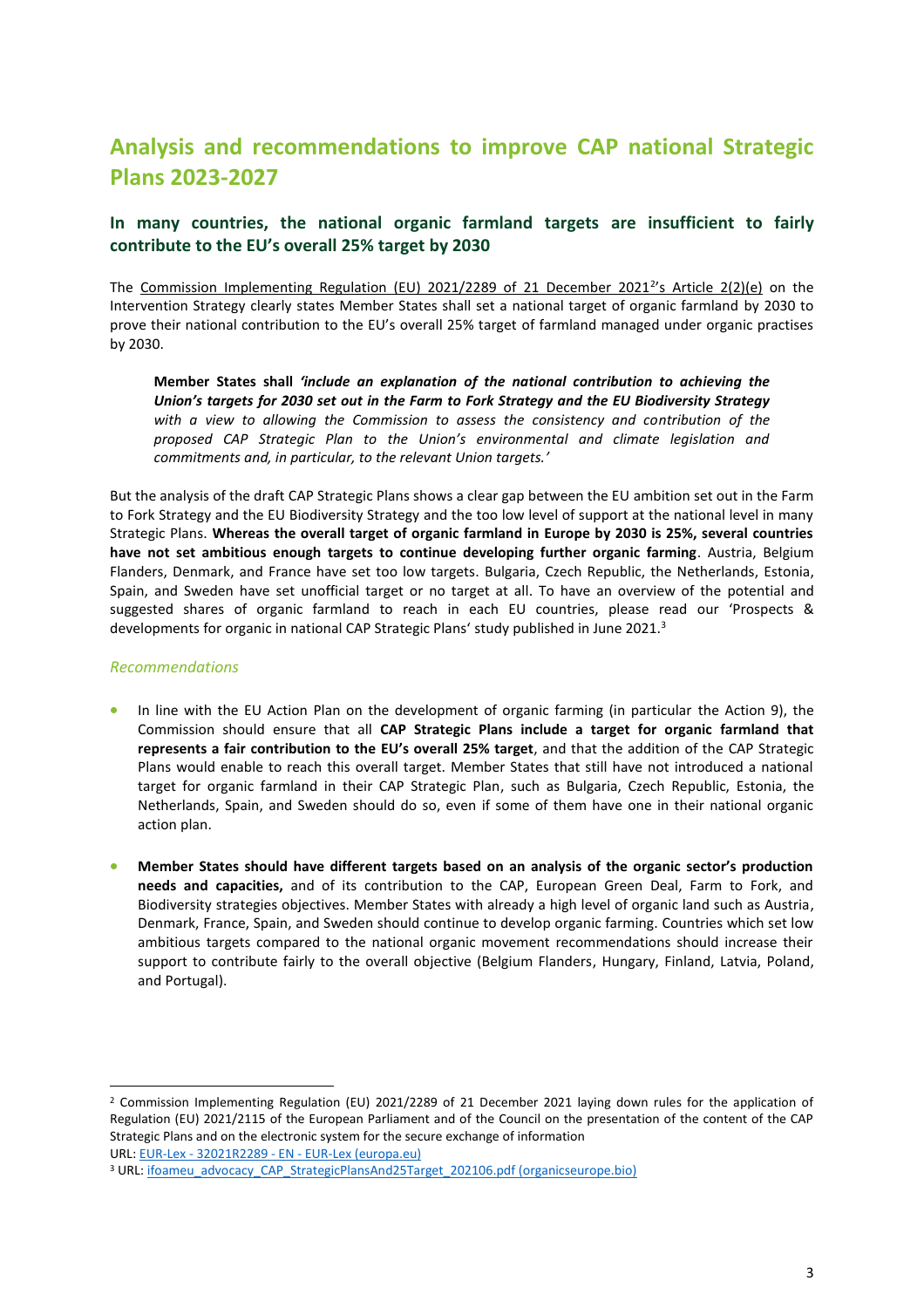# **The national measures and budgets to support organic farming are in many countries insufficient to significantly develop organic land**

It seems that **only a minority of Member States** (Belgium Flanders, Czech Republic, Denmark, Hungary, Finland, Slovakia, and Sweden) **have so far allocated enough money to support organic farming measures** and to reach their own organic farmland target set in their draft CAP national Strategic Plan.

On the contrary, **in most of the countries, the budget foreseen will be too low to properly support organic farming** and to reach their own national organic farmland target (e.g., Belgium Wallonia, France, Germany, Malta, Poland, Portugal, and Spain).

**There are several issues linked to budgets:** in some countries (Spain) the overall yearly budget available for organic will be lower than in the current CAP period; in others the overall budget might increase, but with an increased number of organic farms, organic farmers will receive on average lower levels of payments; in other countries payments for organic will be too low compared to payments to other "sustainable" practices, which in consequence will create a situation where conventional farmers will not be incentivised to convert to organic farming.

# Organic levels of payments set under the CAP 2023-2027 period will be lower than the CAP 2014-2022 period in several countries

The analysis shows that **several countries, including large agricultural ones, will reduce the level of payments for organic compared to the previous CAP period (2014-2022)** (Austria, France, Germany, and Spain). For instance, Austrian organic farmers will receive in average EUR 205 per ha instead of EUR 235 under the previous CAP. French organic farmers will not receive support for organic maintenance anymore (and this will only be compensated by an eco-scheme at a much lower level).

Given organic farming is a solution to achieve the CAP's environmental and climate objectives, **the reduction of payments for organic is contradictory to the 'no-backsliding principle'** set out in the Regulation (EU) 2021/2115 on CAP Strategic Plan's Article 105 **stating Member States shall have a better performance with the CAP (2023-2027) than the previous one (2014-2020) regarding the benefits on the environmental and climate.**

*'Member States shall aim to make, through their CAP Strategic Plans and in particular through the elements of the intervention strategy referred to in Article 109(2), point (a), a greater overall contribution to the achievement of the specific objectives set out in Article 6(1), points (d), (e) and (f)<sup>4</sup> , in comparison to the overall contribution made to the achievement of the objective laid down in Article 110(2), first subparagraph, point (b), of Regulation (EU) No 1306/2013 through support under the EAGF and the EAFRD in the period 2014 to 2020.'*

#### *Recommendations*

• **Budgets for support measures for organic farming for the CAP period 2023-2027 should be realistic and high enough to allow the country to reach its national target** (based on the expected rate of conversion to reach the target) **and to comparatively high enough payment rates to convince conventional farmers** 

<sup>4</sup> **Article 6(1) on CAP's objectives**

d. 'To contribute to climate change mitigation and adaptation;'

e. 'To foster sustainable development and efficient management of natural resources;'

f. 'To contribute to halting and reversing biodiversity loss, enhance ecosystem services and preserve habitats and landscapes;'

i. 'To improve the response of Union agricultural to societal demands on food and health, to reduce food waste, to improve animal welfare and to combat antimicrobial resistance;'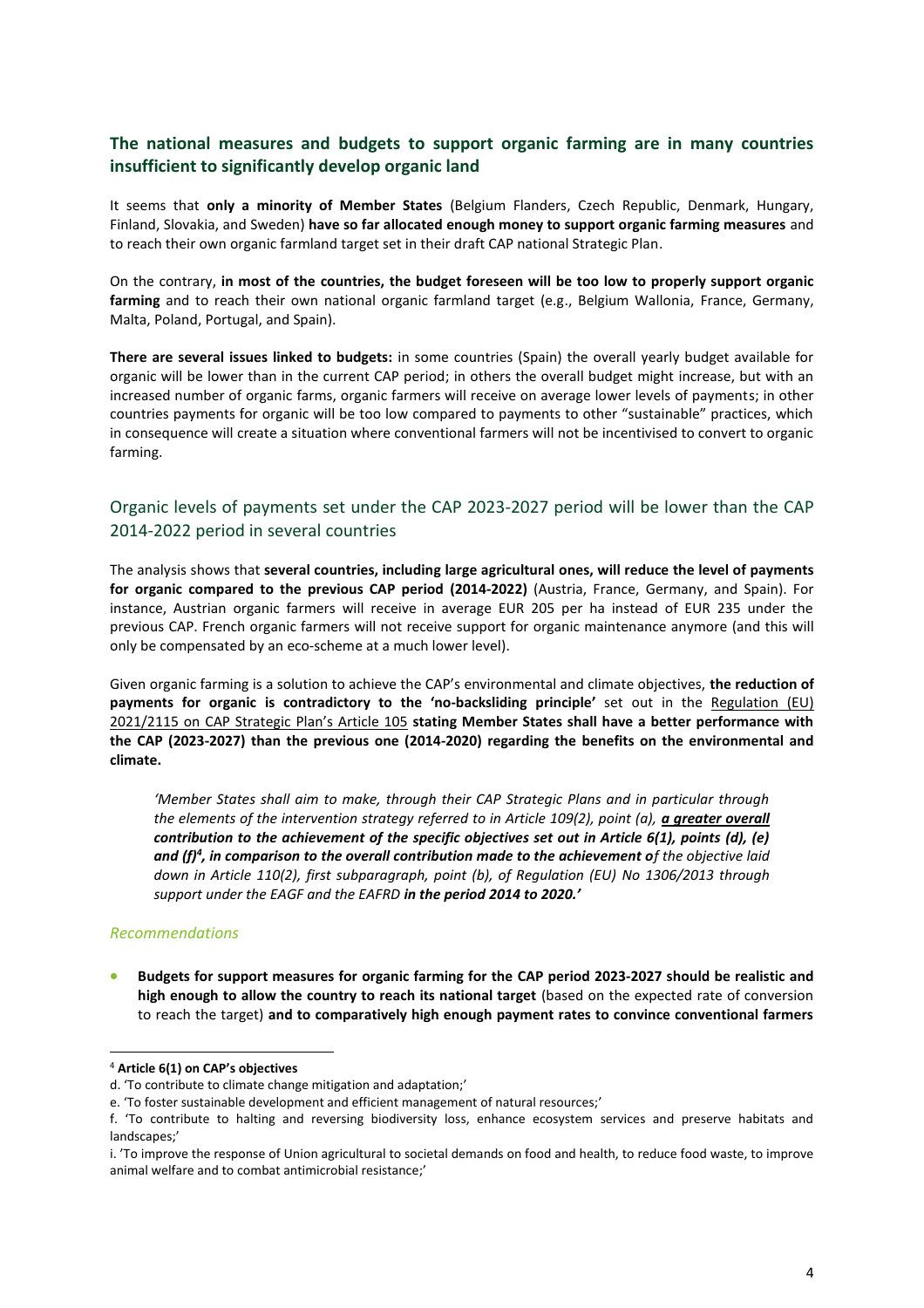**to engage in the whole farm re-design that conversion to organic management entails.** Similarly, conventional farmers are unlikely to transition to organic farming if less ambitious standards and practices benefit from equal or higher payment rates, or if payments stop after the 3 or 5 years of the conversion period. For more information about how much funding should be allocated to organic farming at national level to fairly contribute to the 25% EU overall target, please read our 'Prospects & developments for organic in national CAP Strategic Plans' study.<sup>5</sup>

## Organic farmers have restrictions to access to environmental payments in some countries due to the alleged "double funding" issue

**Because of the restricted access of organic farmers to eco-schemes and because of the impossible combination of organic schemes with AECMs in many countries,** a vast majority of organic farmers will lose support compared to the previous CAP period or will be remunerated at the same level than conventional farmers adopting less environmentally ambitious practices. For instance, in Finland, if organic farmers chose to apply for one eco-schemes, their level of payments for organic schemes or AECMs will be lower. In Germany, the level of payments for organic farmers will be lower given **the perceived double funding issue between Ecoschemes and Rural Development measures** remains with the consequence that farmers taking part in ecoscheme extension of grassland leads to EUR 50 deductions in Rural Development measures (eco-premium payments). Moreover, the Eco-Scheme "no pesticides application" is not accessible to organic farmers.

**The impossibility of combining organic schemes with other schemes also triggers a lack of comparative advantage and attractiveness for organic farming** in Bulgaria, Estonia, Finland, Germany, Ireland, Latvia, and Spain. Hence conventional farmers will be less incentivized to convert to organic. In the other way, **there is a risk in some countries such as Estonia and Latvia, that organic farmers go back to conventional farming.**

#### *Recommendations*

- Member States should, ideally, include payments for public goods and environmental services, where all farmers, organic or conventional, would receive payments proportional to their contribution to the protection of natural resources. But since this is unlikely to happen**, Member States should provide an adequate level of support for maintenance and conversion to organic farming, at least at the same level as in the 2014-2020 period but preferably at a higher level to boost organic production.** Support for organic conversion and maintenance could be funded via rural development measures under the second pillar, via Eco-schemes under the first pillar, or through a combination of both.
- **Member States should ensure organic farmers can have access to eco-schemes** set under the first pillar **as well as to relevant agri-environmental and climate measures** set under the second pillar. **Organic farmers should not exclude from these measures on the ground of alleged "double funding" issues linked to their organic schemes.** Member States should ensure that practice definitions do not unintentionally exclude organic farms and include options specifically targeting and building on minimum organic standards, so that opportunities to benefit from synergies and enhanced delivery of environmental outcomes, especially for biodiversity, can be exploited<sup>6</sup>.

<sup>&</sup>lt;sup>5</sup> URL: [ifoameu\\_advocacy\\_CAP\\_StrategicPlansAnd25Target\\_202106.pdf \(organicseurope.bio\)](https://www.organicseurope.bio/content/uploads/2021/06/ifoameu_advocacy_CAP_StrategicPlansAnd25Target_202106.pdf?dd) 6[https://read.organicseurope.bio/publication/organic-farming-and-biodiversity/options-for-future](https://read.organicseurope.bio/publication/organic-farming-and-biodiversity/options-for-future-policy/#block_60ed94fc3f961)[policy/#block\\_60ed94fc3f961](https://read.organicseurope.bio/publication/organic-farming-and-biodiversity/options-for-future-policy/#block_60ed94fc3f961)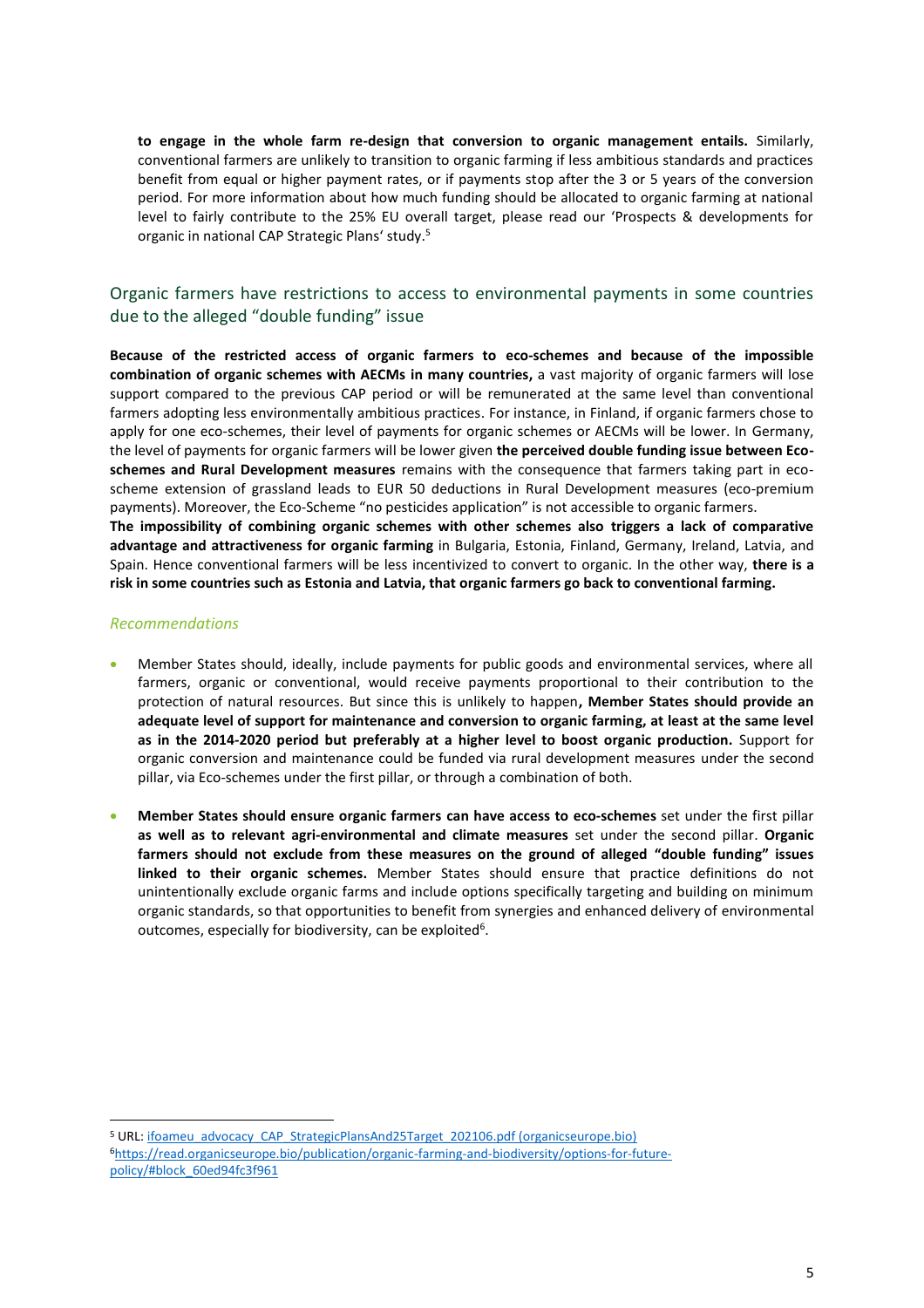# Organic farming will have a lower comparative advantage than before due to lack of ambition in the criteria set for eco-schemes

The analysis also concludes that some **countries plan eco-schemes with very low criteria in terms of environment, biodiversity, and animal farming**, and which will be accessible to almost every farmer given their low ambition**.** This is the case in Belgium Flanders and Croatia.

**Moreover, countries such as France plans to give equal or even higher levels of payments (mainly for ecoschemes) to farmers who engage in less ambitious standards or practices compared to organic standards.**  Organic will be remunerated under eco-schemes at the same level than the High-Environmental Value (HVE) label, even though the environmental benefits of the HVE schemes are not proven. In Bulgaria, the High Nature Value grassland measure will have a higher rate than the organic grassland measure.

As organic farming has higher benefits on environment, climate, and animal welfare than conventional or other type of farming, **Member States should give organic with the higher rank in their eco-schemes rating system mentioned in the Regulation (EU) 2021/2115 on CAP Strategic Plan's Article 31(8) and ensure it is remunerated for the public goods it delivers.**

*'Member States shall demonstrate how the agricultural practises committed under eco-schemes respond to the needs referred to in article 108 and how they contribute to the environmental and climate architecture referred to in article 109(2) point (a) and to animal welfare and combatting antimicrobial resistance. They shall use a rating or scoring system or any other appropriate methodology to ensure the effectiveness and efficiency of the eco-schemes to deliver on the targets set. When establishing the level of payments for different commitments under the ecoschemes pursuant to paragraph 31(7)(a), Member States shall take into account the level of sustainability and ambition of each eco-schemes, based on objective and transparent criteria.'*

#### *Recommendations*

- **Organic farming should be recognized by Member States as a solution to achieve the CAP's**  environmental and climate objectives. The CAP 2014-2020 performance assessment<sup>7</sup> stated 'Organic *farming clearly produces benefits for biodiversity, soil and water, climate mitigation and animal welfare,*  while reducing the use of chemical pesticides and antimicrobials'. It also concluded organic farming increased by 34% the on-farm biodiversity, and increased soil's carbon sequestration capacity.
- Member States should set **payments rates proportionate to the ambition and benefits of the farming systems and standards they support** and should ensure these payments rates provide a comparative advantage to organic conversion and maintenance, compared to less ambitious standards or single practices that deliver less environmental benefits. The payments for eco-schemes should go beyond the "lost revenue / income foregone" calculation method to reward public goods through incentives. For more information on how to use eco-schemes, please read our guide for managing authorities<sup>8</sup>.

<sup>7</sup> URL: [CAP performance: 2014-20 | European Commission \(europa.eu\)](https://ec.europa.eu/info/food-farming-fisheries/key-policies/common-agricultural-policy/cmef/cap-performance-2014-20#introduction)

<sup>8</sup> Lampkin N, Stolze M, Meredith S, de Porras M, Haller L, Mészáros D (2020) Using Eco-schemes in the new CAP: a guide for managing authorities. IFOAM EU, FIBL and IEEP, Brussels. URL: [www.organicseurope.bio/content/uploads/2020/06/ifoam](http://www.organicseurope.bio/content/uploads/2020/06/ifoam-eco-schemes-web_compressed-1.pdf?dd)[eco-schemes-web\\_compressed-1.pdf?dd](http://www.organicseurope.bio/content/uploads/2020/06/ifoam-eco-schemes-web_compressed-1.pdf?dd)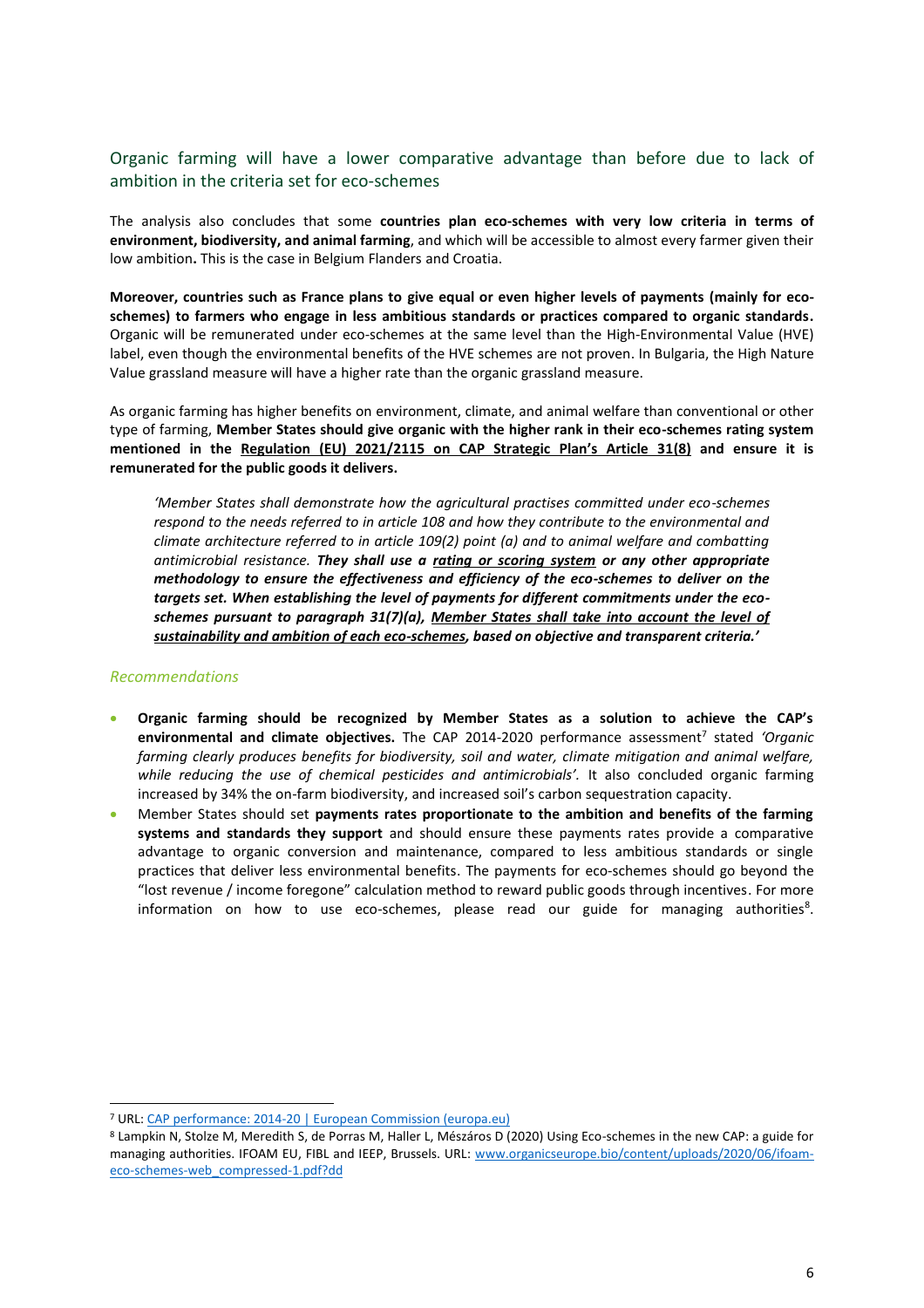# **Overview of the national targets, budgets, and main concerns for organic farming (table)**

<span id="page-7-0"></span>

| <b>Countries</b>                                               | Current<br>share of<br>organic<br>farmland | Government<br>'s target of<br>organic<br>farmland | <b>National organic</b><br>movements'<br>recommendations<br>for the share of<br>organic farmland | Government's<br>planned budget<br>for organic<br>farming                                                 | <b>National organic</b><br>movements' analysis of<br>the planned budget for<br>organic farming                                    | Does organic farming<br>have a comparative<br>advantage compared<br>to other types of<br>farming and before?          | Main challenges raised by<br>national organic<br>movements                                                                                                                   |
|----------------------------------------------------------------|--------------------------------------------|---------------------------------------------------|--------------------------------------------------------------------------------------------------|----------------------------------------------------------------------------------------------------------|-----------------------------------------------------------------------------------------------------------------------------------|-----------------------------------------------------------------------------------------------------------------------|------------------------------------------------------------------------------------------------------------------------------------------------------------------------------|
| Austria                                                        | 26.5%                                      | 30%<br>by 2027                                    | 35% by 2027                                                                                      | The basic support<br>for organic is EUR<br>205 per ha                                                    | The budget for organic<br>the<br>decreased:<br>basic<br>support was EUR 235/ha<br>in the previous CAP period<br>$(2014 - 2022)$ . | Organic farming has<br>comparative<br>less<br>advantage than before                                                   | The<br>lower comparative<br>advantage of organic and<br>the lower basic payments<br>for organic farming might<br>not incentivize farmers to<br>convert to organic.           |
| <b>Belgium</b><br><b>Flanders</b><br>(CAP SP not<br>submitted) | 0.5%                                       | 1.77%                                             | 5% by 2027                                                                                       | EUR 4,916,800 for<br>maintenance<br>of<br>organic.<br>EUR 7,134,500 for<br>conversion<br>to<br>organic   | The budget for organic will<br>be enough to reach the<br>1.77% target.                                                            | There<br>are<br>some<br>uncertainties<br>about<br>the combination of<br>payments. Low criteria<br>for eco-schemes.    | The definition of active<br>might<br>exclude<br>farmer<br>many organic farmers. Not<br>ambitious target.                                                                     |
| <b>Belgium</b><br>Wallonia<br>(CAP SP not<br>submitted)        | 12%                                        | 30%<br>by 2030                                    | 30% by 2030                                                                                      | EUR 140 million<br>for organic for the<br>whole CAP period                                               | The budget for organic is<br>not enough. It increased<br>by 7-10% whereas an<br>increase of 10-20% would<br>be needed.            | Depending<br>the<br>on<br>type of farms, organic<br>farming has/has not a<br>comparative<br>advantage.                | will<br>The<br>budget<br>be<br>insufficient to reach the<br>30% target.                                                                                                      |
| <b>Bulgaria</b>                                                | 3.2%                                       | official<br>No<br>target                          | 15% by 2027                                                                                      | Not assessed by<br>our member yet.                                                                       |                                                                                                                                   | Organic farming does<br>have<br>not<br>a<br>comparative<br>advantage because of<br>double funding issues.             | The lower comparative<br>advantage of organic<br>farming will not incentivize<br>farmers to convert to<br>organic. Too much<br>administrative burden for<br>organic farmers. |
| Croatia                                                        | 7.8%                                       | 15%<br>by 2030                                    | 15% by 2030                                                                                      | <b>EUR</b><br>1,750,000<br>million for organic<br>for the whole CAP<br>period and under<br>first pillar. |                                                                                                                                   | still<br>There<br>are<br>for<br>the<br>unclarities<br>combination<br>of<br>payments. Low criteria<br>for eco-schemes. | Lack of<br>trainings<br>on<br>organic,<br>too<br>much<br>grassland instead of food<br>production,<br>no<br>comparative advantage.                                            |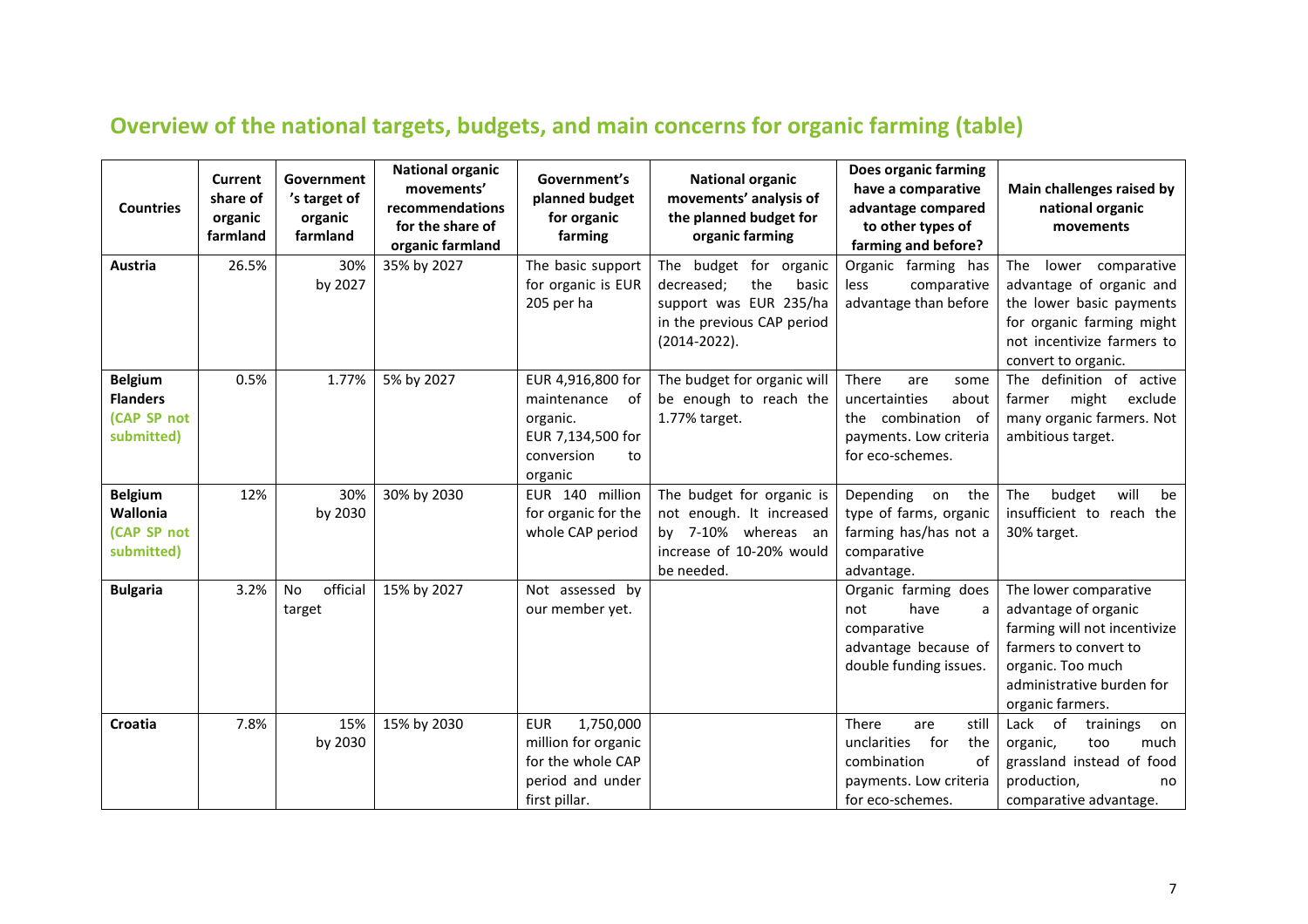| <b>Czech</b>    | 15.3%    | 22% by 2027    | 22% by 2027 and  | Please see the        | The budget will be enough   | Organic farming has a     | GAEC 6 and 7 imply no        |
|-----------------|----------|----------------|------------------|-----------------------|-----------------------------|---------------------------|------------------------------|
| <b>Republic</b> |          | and            | 25% by 2030      | Czech<br>page on      | to reach the 22% target by  | comparative               | bare land in post-harvest    |
|                 |          | 25% by 2030    |                  | Republic<br>for       | 2027.                       | advantage compared        | period, which is an issue    |
|                 |          | the<br>in      |                  | detailed budget.      |                             | to other types of         | for organic farmers.         |
|                 |          | national       |                  |                       |                             | agriculture.              |                              |
|                 |          | organic        |                  |                       |                             |                           |                              |
|                 |          | action plan    |                  |                       |                             |                           |                              |
| <b>Denmark</b>  | 10.9%    | 20%            | 30% by 2030      | DKK 1,894 million     | budget<br>The<br>will<br>be | Organic farmers have      | The CAP payment model        |
|                 |          | by 2030        |                  | for 2023-2027.        | sufficient to reach the 20% | comparative<br>a          | should shift from a model    |
|                 |          |                |                  | DKK 3,556 million     | target.                     | advantage compared        | based on hectare to a        |
|                 |          |                |                  | for 2023-2030.        |                             | other types of<br>to      | model based on public        |
|                 |          |                |                  | EUR 100/ha for        |                             | farming.                  | goods and results.           |
|                 |          |                |                  | of<br>maintenance     |                             |                           |                              |
|                 |          |                |                  | organic.              |                             |                           |                              |
| Estonia         | 23%      | official<br>No | 30% by 2027      | EUR 120 million       |                             | Organic farming does      | of<br>Lack<br>comparative    |
|                 | i.e.,    | target. Only   |                  | for organic for       |                             | have<br>not<br>a          | advantage might trigger a    |
|                 | 229,400  | an unofficial  |                  | 2023-2027.            |                             | comparative               | risk that current organic    |
|                 | ha (2021 | one of         |                  |                       |                             | advantage compared        | farmers decide to go back    |
|                 | data)    | 230,000 ha     |                  |                       |                             | conventional<br>to        | to conventional farming      |
|                 |          | by 2027        |                  |                       |                             | farming.                  | and<br>that<br>conventional  |
|                 |          |                |                  |                       |                             |                           | farmers<br>are<br>not        |
|                 |          |                |                  |                       |                             |                           | incentivized to convert to   |
|                 |          |                |                  |                       |                             |                           | organic.                     |
| <b>Finland</b>  | 13.9%    | 20% by 2027    | 25% by 2025 and  | EUR 380 million       | The budget is sufficient to | Lack of comparative       | Subsidies are not sufficient |
|                 | (2020)   | and            | 30% by 2030.     | for the whole CAP     | reach the government's      | advantage<br>due to       | incentivize<br>to<br>the     |
|                 | data)    | 25% by 2030    |                  | period.               | 20% target.                 | double<br>funding.        | transition<br>to<br>organic  |
|                 |          |                |                  | EUR 160/ha for        |                             | Organic<br>support<br>in  | farming.                     |
|                 |          |                |                  | of<br>maintenance     |                             | <b>AECMs</b><br>is<br>not |                              |
|                 |          |                |                  | organic farming.      |                             | sufficient.               |                              |
| <b>France</b>   | 7.7%     | 18% by 2027    | 20% for 2027 and | EUR 340 million       | EUR 1 billion per year (500 | Lack of comparative       | No more payment for          |
|                 |          | and            | 25% for 2030.    | for conversion to     | million for eco-schemes +   | advantage                 | maintenance,<br>organic      |
|                 |          | 20% by 2030    |                  | organic<br>(in        | 523 million for conversion) |                           | will<br>be<br>farming        |
|                 |          |                |                  | <b>EUR</b><br>average | would be needed to reach    |                           | remunerated at the same      |
|                 |          |                |                  | $250/ha$ +<br>EUR     | 20% by 2027.<br>France      |                           | level than HVE (so-called    |
|                 |          |                |                  | 82/ha for organic     | withdrew the support for    |                           | High-Environmental Value)    |
|                 |          |                |                  | eco-scheme.           | maintenance of organic.     |                           | in eco-schemes.              |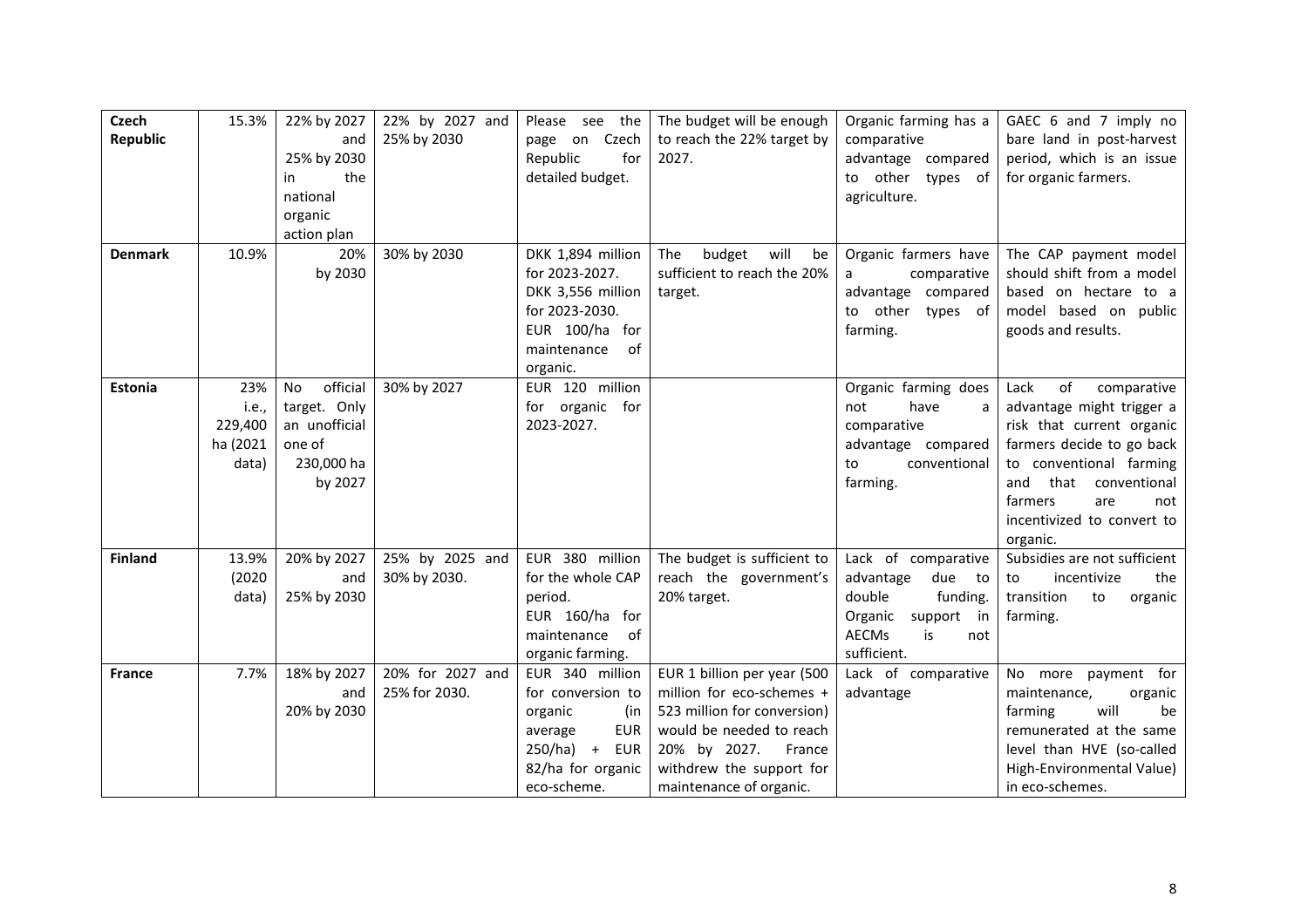| Germany        | 9.7%  | 30%     | 30% by 2030  | budget for<br>The         | No increase foreseen in       | The perceived double                | The level of payments for      |
|----------------|-------|---------|--------------|---------------------------|-------------------------------|-------------------------------------|--------------------------------|
|                |       | by 2030 |              | organic farming           | terms of the budget so it     | funding issue between               | organic will be lower and      |
|                |       |         |              | will only enable          | insufficient to<br>will<br>be | Eco-schemes<br>and                  | organic<br>will<br>of<br>lack  |
|                |       |         |              | tor each 14% of           | reach the 30% target. It      | Development<br>Rural                | comparative<br>advantage,      |
|                |       |         |              | organic farmland          | needs<br>be confirmed<br>to   | remains<br>measures                 | which does not incentivize     |
|                |       |         |              | as mentioned at           | the<br>CAP<br>SP is<br>once   | with the consequence                | to convert to organic.         |
|                |       |         |              | the end of the            | submitted.                    | that farmers taking                 |                                |
|                |       |         |              | CAP<br>Strategic          |                               | in eco-scheme<br>part               |                                |
|                |       |         |              | Plan, which is far        |                               | extension of grassland              |                                |
|                |       |         |              | the<br>30%<br>from        |                               | <b>EUR 50</b><br>will<br>face       |                                |
|                |       |         |              | target.                   |                               | deductions<br>in Rural              |                                |
|                |       |         |              |                           |                               | Development                         |                                |
|                |       |         |              |                           |                               | measures<br>(eco-                   |                                |
|                |       |         |              |                           |                               | premium payments).                  |                                |
|                |       |         |              |                           |                               | The Eco-Scheme "no                  |                                |
|                |       |         |              |                           |                               | pesticides application"             |                                |
|                |       |         |              |                           |                               | is not accessible to                |                                |
|                |       |         |              |                           |                               | organic farmers.                    |                                |
| Hungary        | 5.7%  | 10%     | 12% by 2027  | budget for<br>The         | The budget is sufficient to   | There is a comparative              | national<br>The<br>Organic     |
|                |       | by 2027 |              | farmers<br>organic        | reach the 10% target.         | advantage where the                 | Action Plan is not yet         |
|                |       |         |              | might<br>be               |                               | funding rate is higher              | accepted by the Ministry.      |
|                |       |         |              | significantly             |                               | for organic farmers                 | There<br>are<br>no             |
|                |       |         |              | higher<br>than            |                               | investment<br>(e.g.,                | KPIs/budget/responsible        |
|                |       |         |              | before: EUR 112           |                               | calls).                             | the<br>systematic<br>for       |
|                |       |         |              | million for 2022-         |                               |                                     | of<br>development<br>the       |
|                |       |         |              | 2025.                     |                               |                                     | organic sector (not only       |
|                |       |         |              |                           |                               |                                     | area conversion subsidy).      |
| <b>Ireland</b> | 1.6%  | 7.5%    | 7.5% by 2027 | <b>EUR 256</b><br>million | Existing payment rates for    | Organic farmers do                  | Some tweaking of existing      |
|                | (2019 | by 2027 |              | the<br>whole<br>for       | organic farming are on        | not have<br>$\overline{a}$<br>clear | payment rates for certain      |
|                | data) |         |              | organic<br>farming        | average 50% lower than        | comparative                         | sectors appear not to          |
|                |       |         |              | scheme.                   | EU level average.             | advantage                           | sufficiently<br>reflect<br>the |
|                |       |         |              |                           |                               |                                     | costs<br>of<br>organic         |
|                |       |         |              |                           |                               |                                     | production.                    |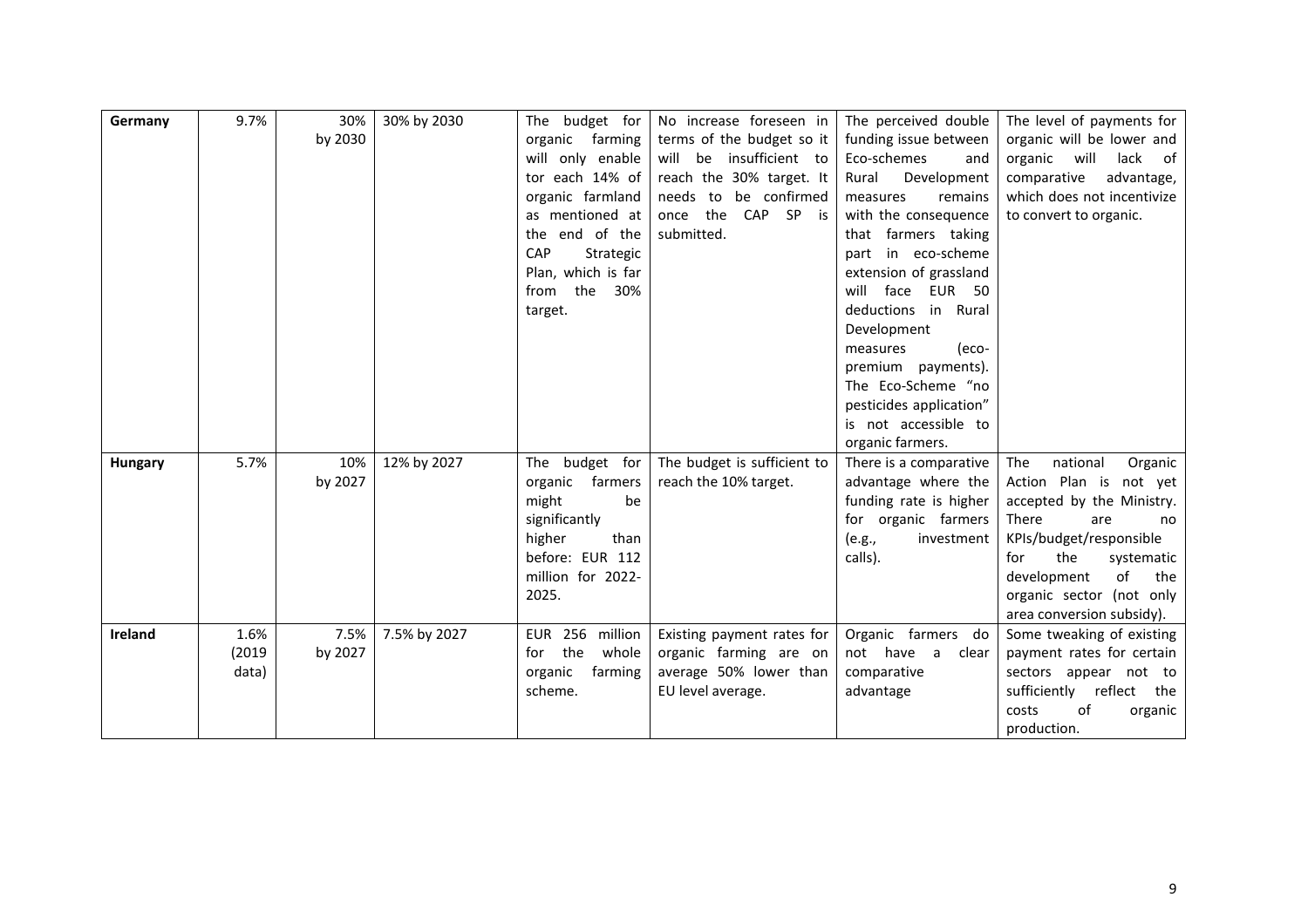| Italy     | 15.2%  | 25%       | 2027<br>25%<br>by<br>is    | EUR 2.5 billion for | The budget is higher than           | Organic farmers will   | There will<br>be<br>no eco-   |
|-----------|--------|-----------|----------------------------|---------------------|-------------------------------------|------------------------|-------------------------------|
|           | (2029) | by 2027   | realist.<br>One            | 2023-2027.          | the<br>previous<br><b>CAP</b><br>in | four<br>have access to | scheme<br>for<br>organic      |
|           | data)  |           | member                     |                     | period.                             | eco-schemes out of     | farming.                      |
|           |        |           | recommends<br>a            |                     |                                     | five.                  |                               |
|           |        |           | target of 50% by           |                     |                                     |                        |                               |
|           |        |           | 2030.                      |                     |                                     |                        |                               |
| Latvia    | 17%    | 18.78%    | 18.78%<br>is<br>not        |                     | There is a reduction of             | There<br>is<br>no      | There is a risk organic       |
|           | (early | by 2027   | <b>The</b><br>ambitious.   |                     | support to organic farming          | comparative            | farmers<br>want<br>to<br>quit |
|           | 2022)  |           | study<br>we                |                     | under the planned support           | advantage for organic  | organic farming and go        |
|           |        |           | commissioned <sup>9</sup>  |                     | system.                             | farming compared to    | back to conventional due      |
|           |        |           | suggests a target of       |                     |                                     | conventional.          | to lower support.             |
|           |        |           | 25% by 2030.               |                     |                                     |                        |                               |
| Luxembour | 5.18%  | 20%       | 20% by 2025.               | There will be an    | Our member does not                 | is<br>There<br>no      | The CAP payment model         |
| g         | (2021) | by 202510 |                            | from<br>increase    | know if this budget will be         | comparative            | needs to shift to a better    |
|           | data)  |           |                            | EUR 2 million in    | enough to reach the 20%             | advantage for organic  | reward system based on        |
|           |        |           |                            | 2020 to EUR 11      | target. Organic farming             | farming.               | climate environmental and     |
|           |        |           |                            | million in 2025 for | needs to get the best               |                        | animal welfare benefits of    |
|           |        |           |                            | national<br>support | option<br>for<br>subsidies,         |                        | farming practises.            |
|           |        |           |                            | organic<br>to       | otherwise it will not be            |                        |                               |
|           |        |           |                            | farming (CAP SP,    | interesting<br>enough<br>for        |                        |                               |
|           |        |           |                            | OAP, etc.)          | farmers to convert.                 |                        |                               |
| Malta     | 0.4%   | 2%        | The<br>study<br>we         | is<br>There         | 10,000<br>and<br>Between            | is<br>There<br>no      | The fragmentation of land     |
|           |        | by 2030   | commissioned <sup>11</sup> | information<br>on   | 100,000<br>year<br>per<br>are       | comparative            | leads<br>pesticide<br>to      |
|           |        |           | suggests a target of       | the budget.         | needed<br>2%.<br>reach<br>to        | advantage for organic  | The<br>contamination.         |
|           |        |           | 2% by 2030.                | EUR 2,000<br>were   | farm<br>should<br>1-ha<br>be        | farming compared to    | administrative<br>burden      |
|           |        |           |                            | dedicated<br>to     | subsidized EUR 4,000 on             | conventional.          | dissuades to convert to       |
|           |        |           |                            | organic in 2018.    | annual basis.                       |                        | organic farming.              |

<sup>&</sup>lt;sup>9</sup> URL[: ifoameu\\_advocacy\\_CAP\\_StrategicPlansAnd25Target\\_202106.pdf \(organicseurope.bio\)](https://www.organicseurope.bio/content/uploads/2021/06/ifoameu_advocacy_CAP_StrategicPlansAnd25Target_202106.pdf?dd)

<sup>&</sup>lt;sup>10</sup> The government fixed 2025, because they decided this goal in 2018 and it should be manifested as a national goal beyond the next elections in Luxembourg 2023.

<sup>&</sup>lt;sup>11</sup> [ifoameu\\_advocacy\\_CAP\\_StrategicPlansAnd25Target\\_202106.pdf \(organicseurope.bio\)](https://www.organicseurope.bio/content/uploads/2021/06/ifoameu_advocacy_CAP_StrategicPlansAnd25Target_202106.pdf?dd)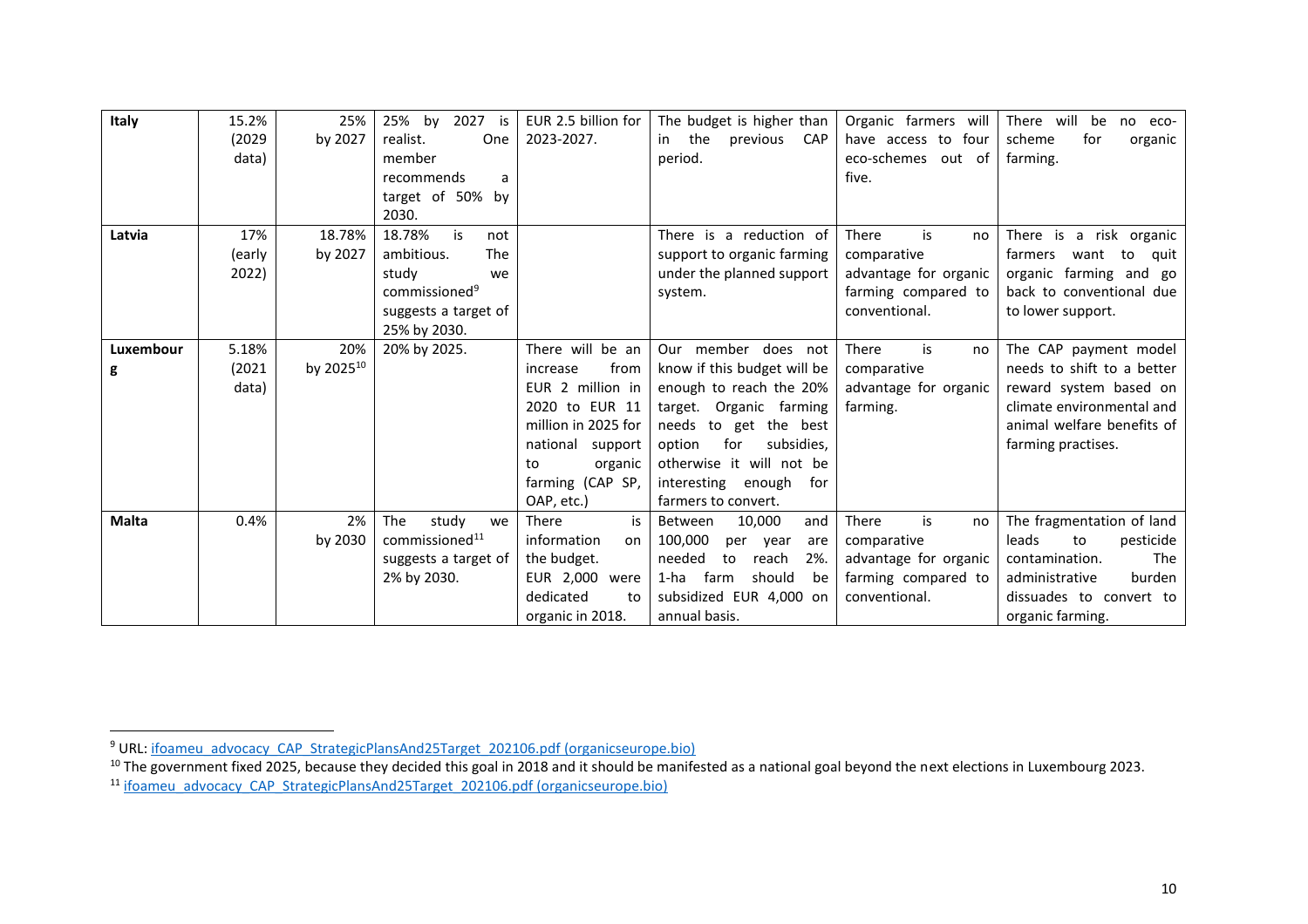| <b>The</b>         | 3.8%   | There is no | study<br>The<br>we         | <b>There</b><br>is<br>no | The<br>study<br>we         | Organic farmers will     | There is a lack of clear      |
|--------------------|--------|-------------|----------------------------|--------------------------|----------------------------|--------------------------|-------------------------------|
| <b>Netherlands</b> |        | target      | commissioned <sup>12</sup> | budget<br>targeted       | commissioned suggests an   | competitive<br>get<br>a  | the<br>vision<br>from         |
|                    |        |             | suggests a target of       | organic<br>to            | annual budget of EUR       | advantage as they will   | find a<br>government to       |
|                    |        |             | 25% by 2030.               | farming.                 | 119.6 million to reach the | automatically comply     | system rewarding farmers      |
|                    |        |             |                            |                          | suggested 25% target (if   | with the eco-schemes.    | for their contribution to     |
|                    |        |             |                            |                          | certified<br>100%<br>area  |                          | sustainable<br>food           |
|                    |        |             |                            |                          | supported).                |                          | production.                   |
| Poland             | 3.4%   | 7%          | The<br>study<br>we         | <b>EUR</b><br>781,10     | The budget is insufficient | is a<br>lack of<br>There | The budget dedicated to       |
|                    | (2020) | by 2030     | commissioned <sup>13</sup> | million for organic      | to reach the 7% target.    | comparative              | organic farming is too low.   |
|                    | data)  |             | suggests a target of       | $2023 -$<br>farming      |                            | advantage for organic    | clarifications<br>Some<br>on. |
|                    |        |             | 10% by 2030.               | 2027.                    |                            | farming compared to      | measures and budgets set      |
|                    |        |             |                            |                          |                            | conventional farming.    | for organic are needed.       |
|                    |        |             |                            |                          |                            |                          | advisory<br>More<br>services  |
|                    |        |             |                            |                          |                            |                          | sustainable public<br>and     |
|                    |        |             |                            |                          |                            |                          | procurement are needed.       |
| Portugal           | 18%    | 19%         | 19% is too low.            | <b>EUR</b><br>390.16     | The budget is too low.     | Combinations<br>of       | Both strategy and budget      |
|                    | (2021  | by 2027     |                            | million                  |                            | might<br>payments<br>be  | for organic are too low to    |
|                    | data)  |             |                            |                          |                            | possible for organic     | incentivize<br>farmers<br>to  |
|                    |        |             |                            |                          |                            | farmers.                 | convert to organic nor to     |
|                    |        |             |                            |                          |                            |                          | have a real improvement       |
|                    |        |             |                            |                          |                            |                          | that would contribute to a    |
|                    |        |             |                            |                          |                            |                          | better environment and        |
|                    |        |             |                            |                          |                            |                          | health. The strategy can      |
|                    |        |             |                            |                          |                            |                          | only enable to maintain       |
|                    |        |             |                            |                          |                            |                          | the current situation.        |

<sup>12</sup> Same as above.

<sup>13</sup> Same as above.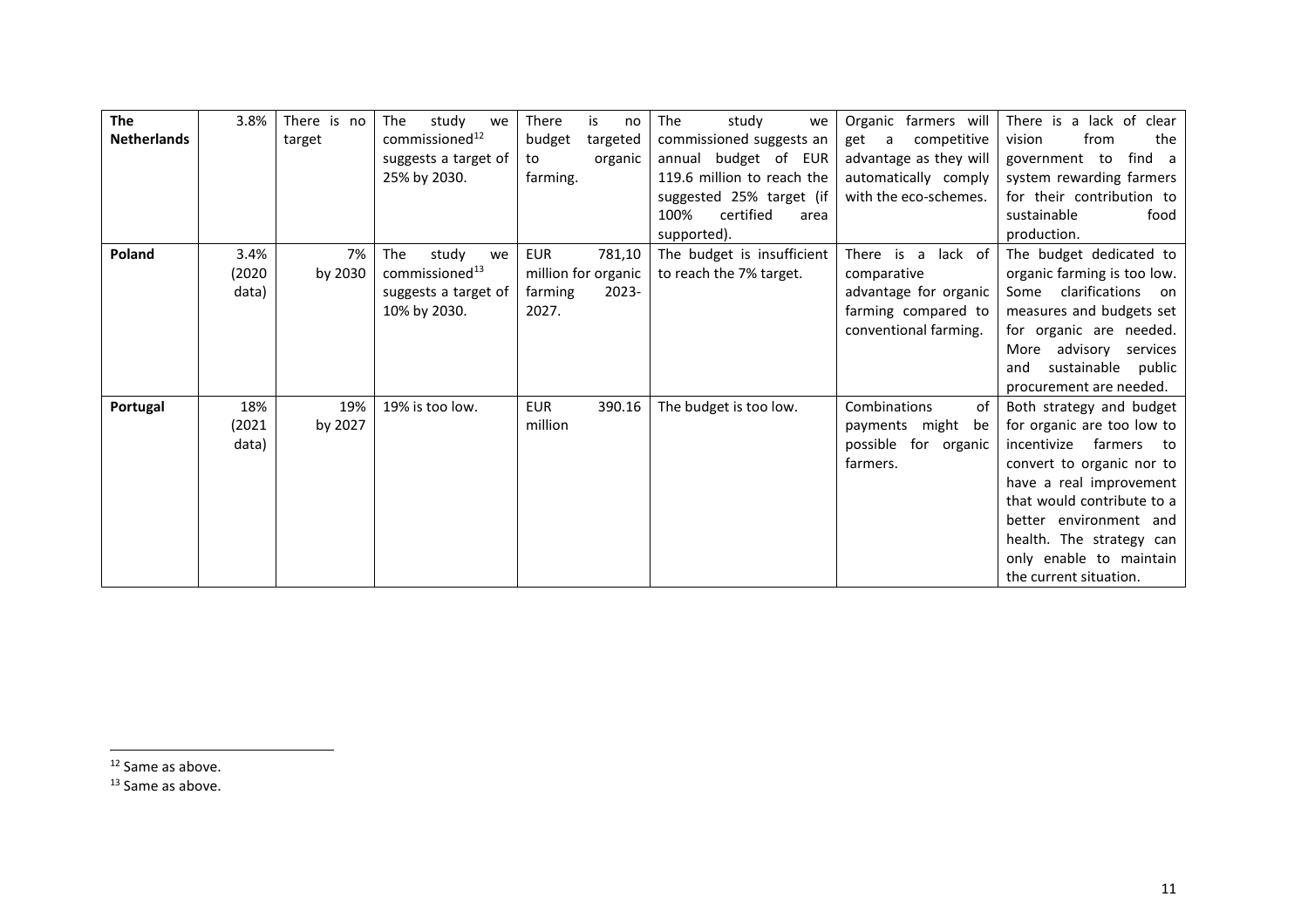| Slovakia | 10.3% | 14%            | 14% by 2027. | EUR 1,360,000 for             | The budget is sufficient to | is<br><b>There</b><br>a<br>lower | Organic<br>farming<br>should    |
|----------|-------|----------------|--------------|-------------------------------|-----------------------------|----------------------------------|---------------------------------|
|          |       | by 2027        |              | organic for 2023-             | reach the 14% target.       | comparative                      | have<br>to<br>access<br>eco-    |
|          |       |                |              | 2027.                         |                             | advantage for organic            | be<br>schemes<br>and            |
|          |       |                |              |                               |                             | compared to the CAP              | for<br>their<br>remunerated     |
|          |       |                |              |                               |                             | period 2014-2022 due             | benefits<br>the<br>on           |
|          |       |                |              |                               |                             | double funding<br>to             | and<br>environment              |
|          |       |                |              |                               |                             | between eco-<br>issue            | biodiversity.                   |
|          |       |                |              |                               |                             | schemes and organic              |                                 |
|          |       |                |              |                               |                             | schemes.                         |                                 |
| Spain    | 9.7%  | 25% by 2030    | 25% by 2030  | EUR 752 million               | EUR 1,100 million per year  | comparative<br>Lower             | Insufficient<br>budget<br>for   |
|          |       | (unofficial    |              | for the whole CAP             | are needed to fund 100%     | advantage and lower              | organic farming, which is       |
|          |       | target)        |              | period (compared              | of the organic certified    | budget for organic               | also lower compared to          |
|          |       |                |              | <b>EUR</b><br>400<br>to       | farmland and reach the      | farming                          | the previous CAP period         |
|          |       |                |              | million per year              | target of 25%.              |                                  | 2014-2022.                      |
|          |       |                |              | for the previous              |                             |                                  |                                 |
|          |       |                |              | period)                       |                             |                                  |                                 |
| Sweden   | 20.4% | There is no    | 30% by 2030  | The total budget              | Given the overall budget    | Organic farming has a            | The CAP Strategic Plan          |
|          |       | official       |              | of the Swedish                | will be EUR 800,000 higher  | comparative<br>lower             | lacks climate ambition due      |
|          |       | The<br>target. |              | <b>SP</b><br><b>CAP</b><br>is | than for the previous CAP   | advantage than during            | to strong voices saying         |
|          |       | government     |              | available<br>but              | 2014-2022, the<br>period    | the<br>previous<br><b>CAP</b>    | there is no proof that          |
|          |       | plans a 30%    |              | is<br>there<br>no             | budget for organic should   | period.                          | farming<br>organic<br>is<br>a a |
|          |       | target<br>by   |              | information<br>per            | be enough.                  |                                  | solution<br>address<br>to       |
|          |       | 2030, but it   |              | measures.                     |                             |                                  | climate change.                 |
|          |       | has not been   |              |                               |                             |                                  |                                 |
|          |       | voted by the   |              |                               |                             |                                  |                                 |
|          |       | Parliament.    |              |                               |                             |                                  |                                 |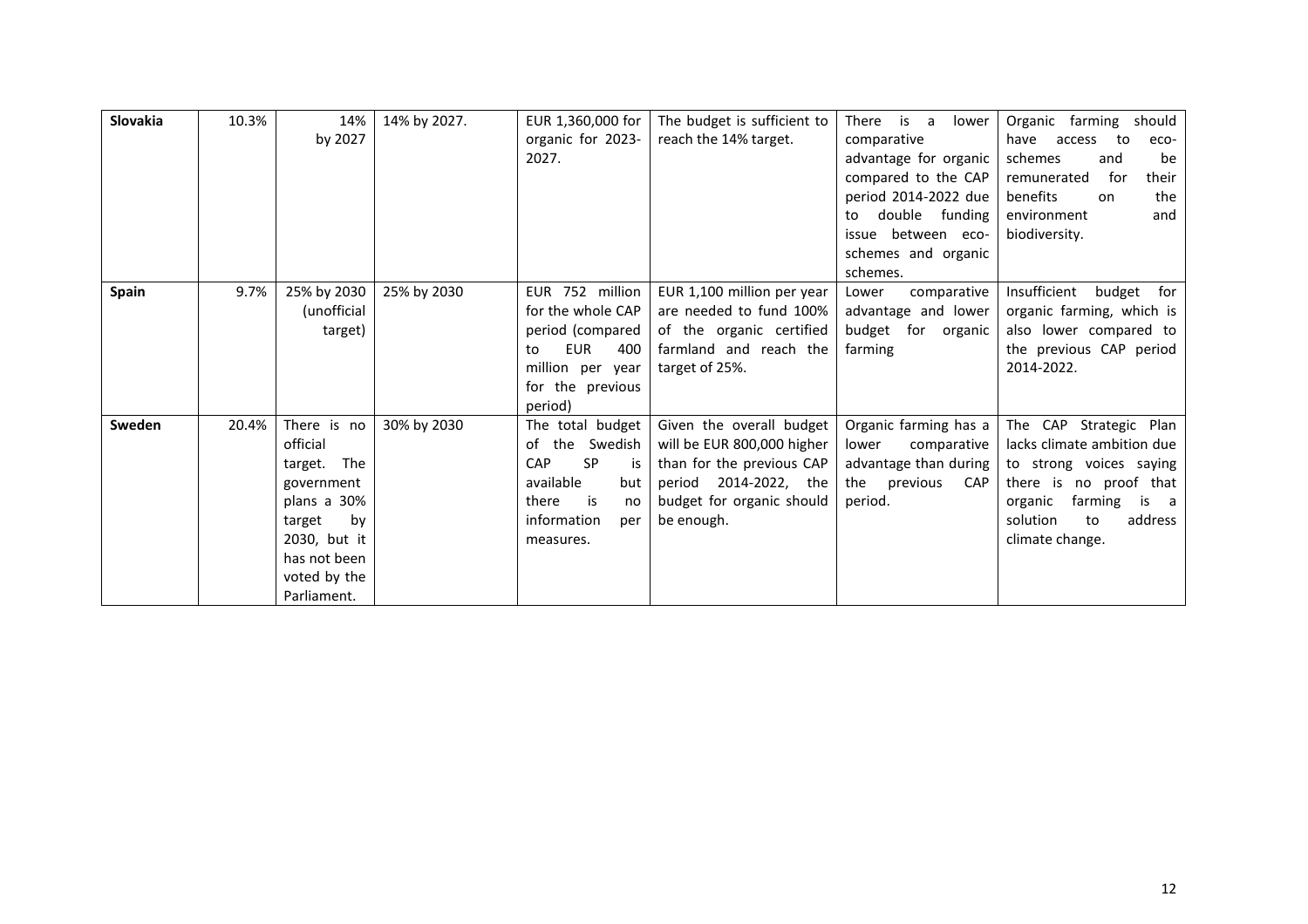# <span id="page-13-0"></span>**Evaluation per country**

#### <span id="page-13-1"></span>**Austria**

**Austrian organic movement's main concerns are that basic payments of organic are lowered compared to previous CAP periods. Thus, despite some organic farmers will be able to compensate with top-ups, the comparative advantage will be lower than the previous CAP period (2014-2022).** 

**Austria has a 30% target of organic farmland by 2027**. Given the 26,5% level in 2020, the Austrian organic movement considers **35% as a fairer target** to properly contribute to the EU's overall 25% target.

In Austria, organic farmers will face a substantial rise in obligations in the measure for organic farming (setaside of 7% of farmland for biodiversity measures), but **the basic support per hectare (ha) for organic will decrease from EUR 235 per ha to EUR 205 per ha**. At least, organic farmers will still benefit from **the 5% Bonus in the investment measure**: it is set at EUR 150 more per year for 1 year in conversion to organic.

The budget for agri-environmental and climate measures is projected higher than the previous CAP (2014- 2022): EUR 150,60 Million per year, but one cannot compare the figures directly because the new measure has a different architecture offering a basic payment and top-ups for obligations going beyond.

Organic farming should be rewarded for the positive effects it has in various environmental fields and not only in one (as it would be with single measures). Therefore, organic has higher efficiency and run less expensive in the long-term than the funding of other agricultural practices with a short-term approach. The Austria organic movement has commissioned a study at FIBL to assess the sustainability performance of organic farms in Austria, showing clearly the multifunctionality of organic.

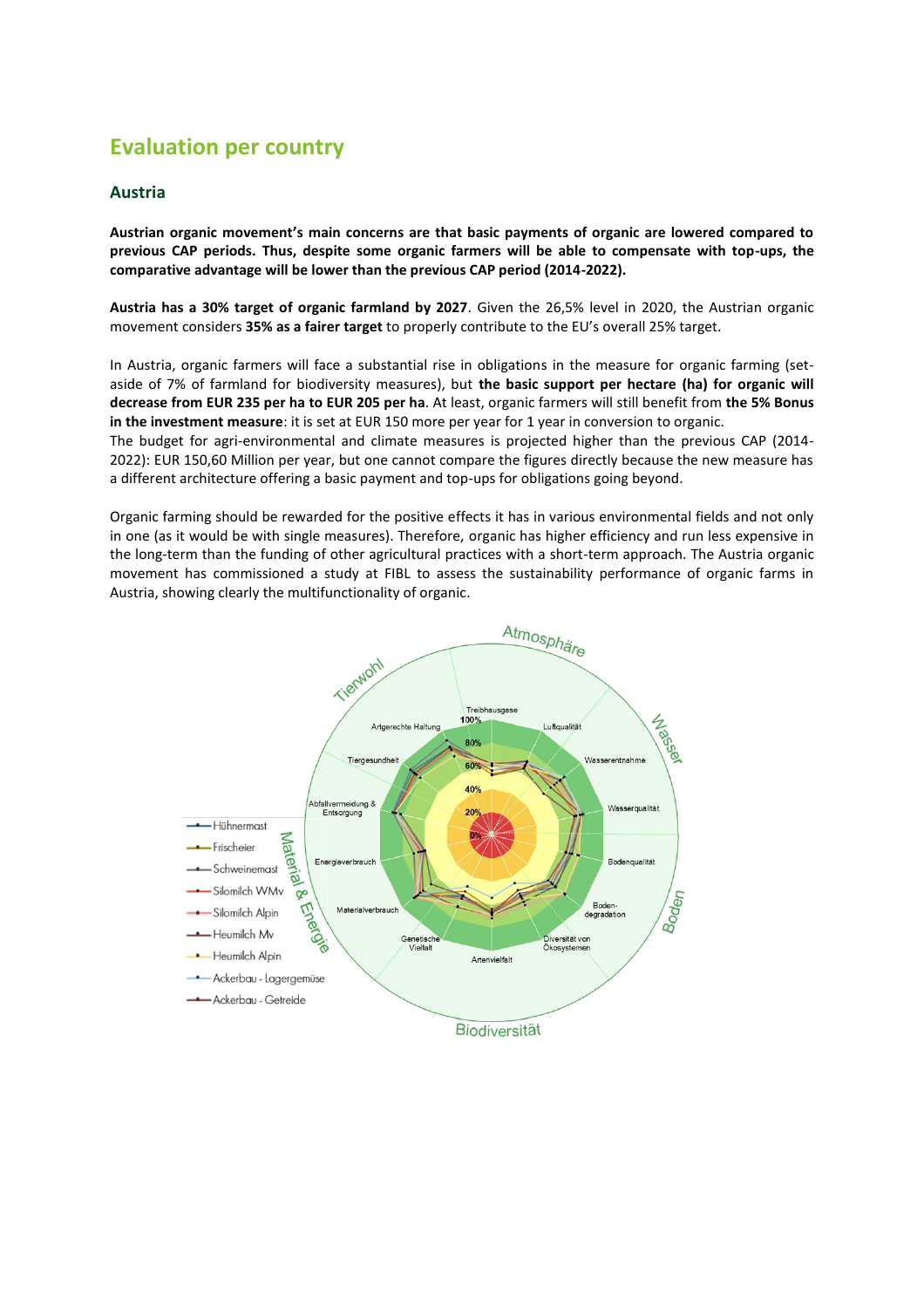#### <span id="page-14-0"></span>**Belgium – Flanders**

Belgium Flanders' CAP Strategic Plan has not been submitted yet.

**Flemish organic movement's main concerns are that the organic farming is not supported enough in the CAP Strategic Plan. The target for organic farmland is very low and not ambitious. The definition of 'active farmer' is still not clear in Flanders. It is important to ensure part-time and pluri-active farmers are also eligible to CAP funding, and not only full-time farmers.**

**Belgium Flanders has a very low organic farmland target of 1.77% by 2027.** The government calculated this target based on the progress of organic farming over the past few years. **Our Flemish member BIOFORUM advocates for at least a 5% target by 2027** and to fairly contribute to the EU's overall 25% target.

**The budget dedicated to the maintenance of organic farming is EUR 4,916,800 for the whole CAP period (2023-2027).** The first 0-5 hectares get a payment of EUR 200 per hectare, the next 5-20 ha get EUR 100, and from the 21rst ha no more support is granted. So, an organic farm will get EUR 2,500 as a maximum. **The budget for maintenance is lower than the previous one, but combinations with many other premiums (AECMs or eco-schemes) will probably be possible**, whereas there is currently a lot of restrictions because of the "double funding".

**The budget dedicated to the conversion to organic farming will be EUR 7,134,500 for the whole CAP period (2023–2027). It will be higher than the current one but combinations with eco-schemes or other AECMs are more difficult.** The budget for grassland and perennial fodder crops is EUR 390 per hectare. The budget for cropland is EUR 900 per hectare. The budget for fruit and vegetables and herbs is EUR 1,700 per hectare. **The budget is enough to reach the 1,77%.**

Organic farming has a comparative advantage because the combination of the maintenance premium with other measures is possible. **Nonetheless, criteria of eco-schemes are in quiet some cases rather low which enables some farming practises to be remunerated even though they produce low environmental benefits.**

**The situation for organic farming is not great in Belgium Flanders, whereas there is a potential for growth.**  The draft CAP Strategic Plans might support practices stimulating big farms with newest technological features (e.g., new stables for cows with expensive floors so there is less ammonia going out of the stables) instead of improving organic and agroecological farming.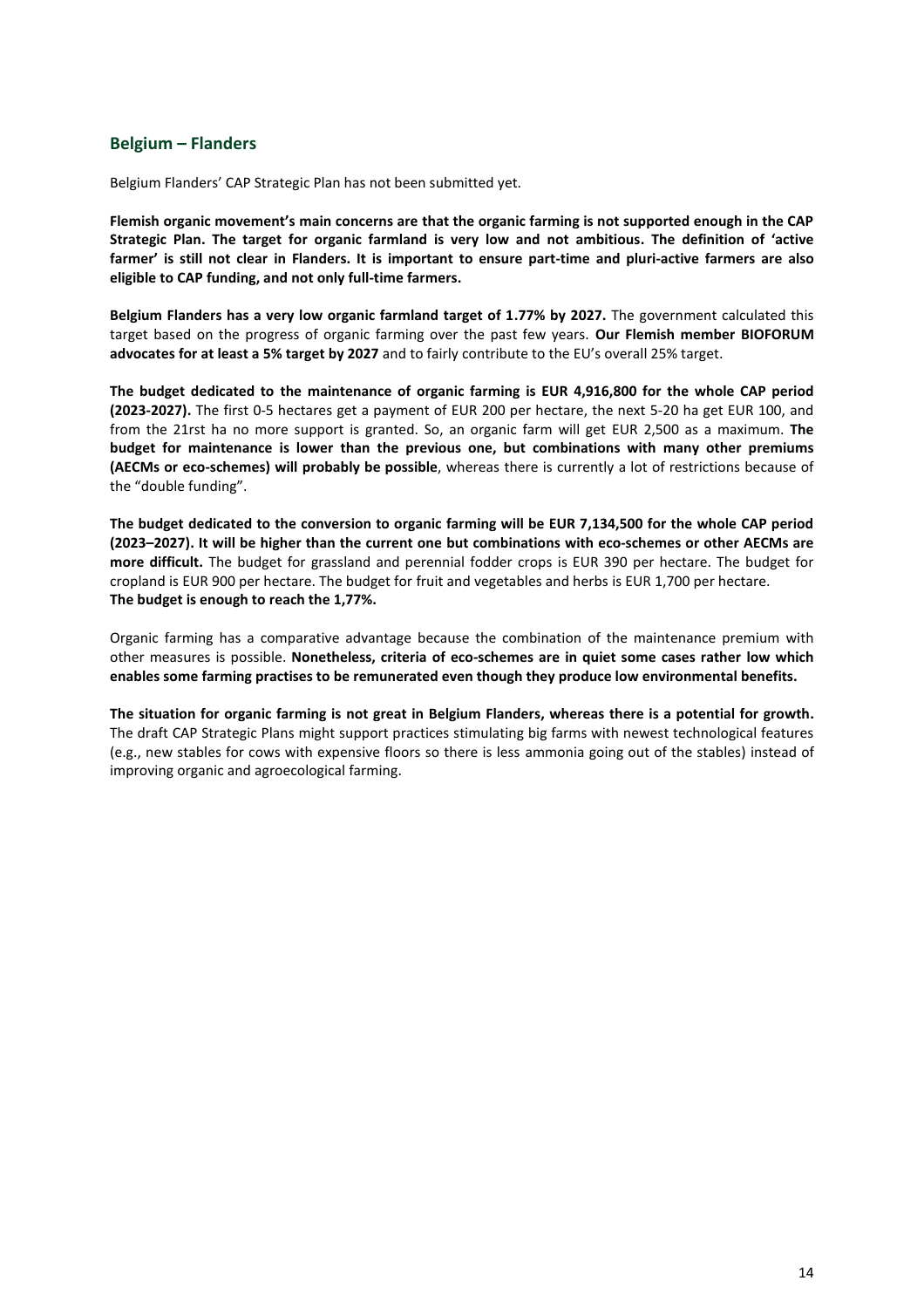### <span id="page-15-0"></span>**Belgium - Wallonia**

Belgium Wallonia's CAP Strategic Plan has not been submitted yet.

**Belgium Wallonia's organic movement's main concerns are that the budget set for organic farming in the new CAP Strategic Plans won't be enough to reach the regional organic farmland target.**

**Belgium Wallonia has a 30% target of organic farmland by 2030.** 12% of the farmland in Wallonia is currently under organic farming.

Belgium Wallonia decided **to increase the budget for organic farming by 7-10%** compared to the previous CAP period (2014-2020). **The budget for organic represents EUR 140 million under the second pillar** (out of the EUR 2 billion for the whole CAP SP). Nonetheless, according to our members, **the budget for organic should increase by 10-20% to reach the 30% target.**

**Overall, organic farming has a similar comparative advantage than during the previous CAP period (2014- 2022),** but this advantage depends on the type of farm. For instance, the comparative advantage will probably be higher for large organic cultures, which will receive more payments than before. For vegetable producers having less than 3 hectares, payments can be EUR 4000 per hectare. On the contrary, the advantage will probably be lower for other measures such as organic bovine husbandry. This information must be confirmed by simulations that are in process.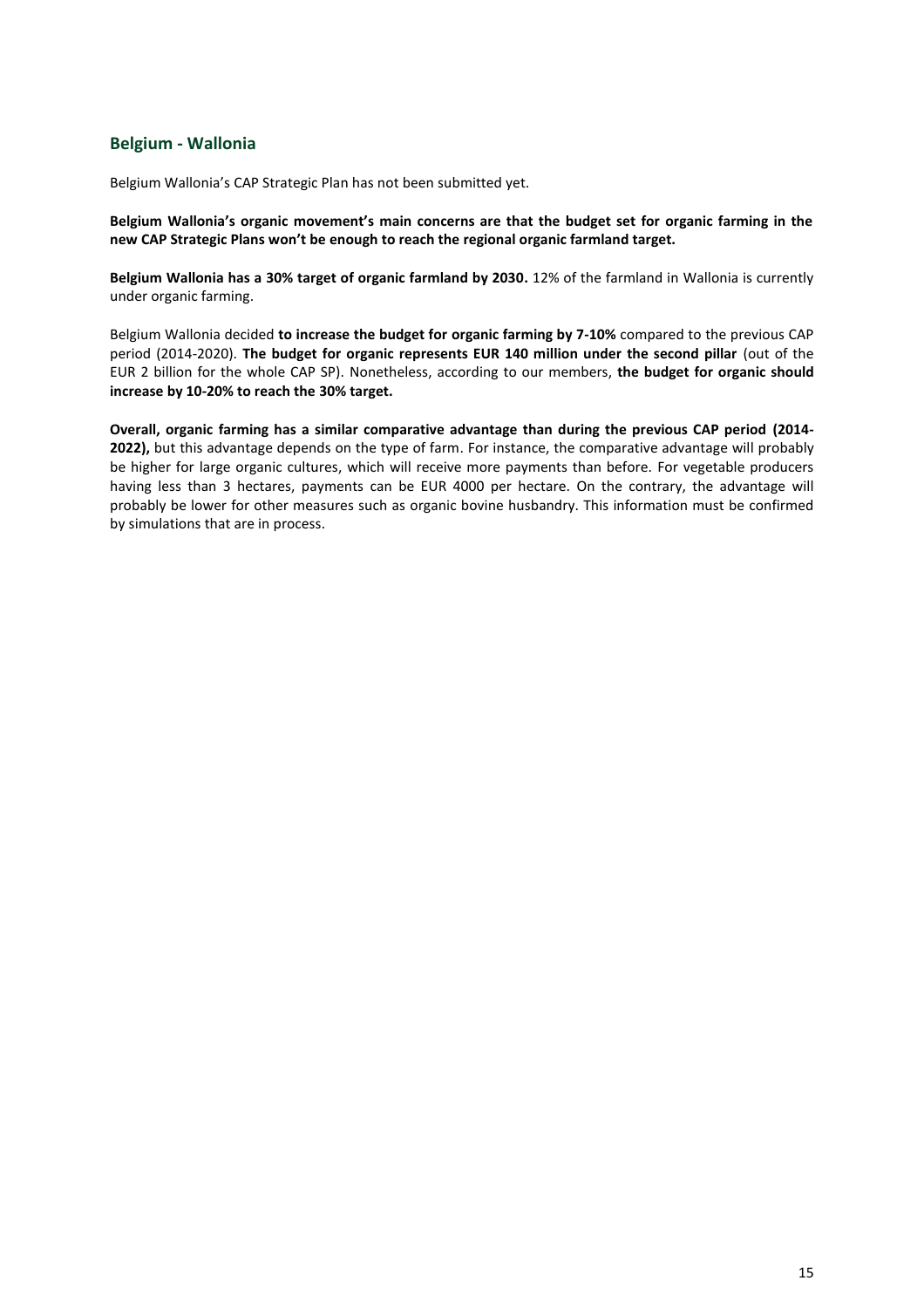### <span id="page-16-0"></span>**Bulgaria**

Bulgaria's CAP Strategic Plan has been submitted this week. The country has a new government since mid-December 2021, which created delays to draft the CAP national Strategic Plan.

**Bulgaria has no official target of organic farmland. Our Bulgarian member advocates for a 15% target by 2027**. Bulgaria currently has 3.2% of organic farmland. Last year, 30,000 hectares were excluded from certification.

**The actual version of the strategic plan includes two eco-schemes for organic maintenance payments in the first pillar: one for organic crops** (one rate per ha whatever the type of crop) and **one organic grazing animals** (payments per animal unit whatever of the type of animal).

**In the second pillar, one intervention 'organic farming' is planned with two sub-interventions: one for the transition to organic and one for the maintenance of organic.** The design of the intervention is like the current Measure 11. There will be payment for crops, grazing animals, pigs (new support) and bee's families. The division of plants into 25 crop groups is new. The payment rate for plants is divided into 3 parts:

- basic payment,
- supplement for proven production of at least 70% of the national average,
- supplement for the use of organic seeds and planting material.

**Farmers who claim support for maintaining organic production as an eco-scheme under the first pillar cannot claim the first component (basic payment) of the intervention under the second pillar.**

Another new feature is the introduction of a regressive rate for each of the crop groups, with 100% paid up to 50 ha; 50% from 50 to 65 ha and 10% over 65 ha. The regressive rate will not apply to grassland, pastures, and forage crops.

**Our Bulgarian members advocate for the transfer of organic maintenance support from the second pillar to the first pillar in the form of one eco-scheme dedicated to organic farming. They want to keep the support for conversion to organic under the second pillar. This new structure would enable to increase the support to organic farming.**

**Our Bulgarian member proposes to decrease the number of crop groups (no more than 10) to reduce the risk of errors and the administrative burden of application, as well as to ensure an adequate budget to guarantee at least 6% organic area by 2027.**

**So far, there is no budget allocated to measures** for organic so no assessment can be done. Our member knows that in the current AECMs, the payment rate per hectare for the old varieties measure is higher than the organic crop production measure and the combination of old varieties with organic production is not possible. The High Nature Value grassland measure has a higher rate than the organic grassland measure. **This situation does not allow organic farming to have a comparative advantage compared to conventional farming.**

**There is also a tendency to not allow organic production to be combined with other measures such as AECMs nor eco-schemes. It deprives organic producers of the possibility to receive higher payments by combining different practices that they carry out anyway.**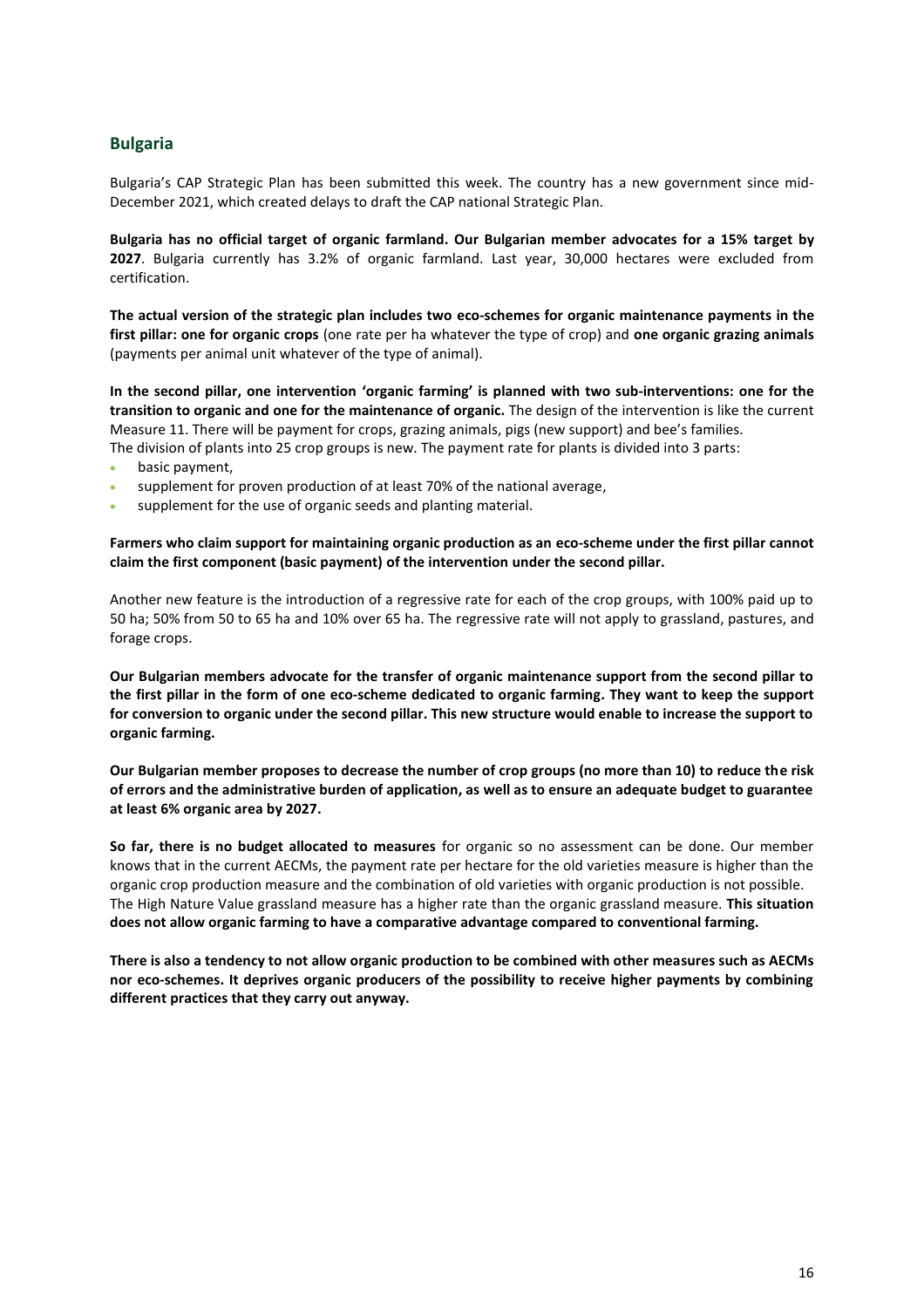### <span id="page-17-0"></span>**Croatia**

**Croatian organic movement's main concerns are that the CAP payment model remunerate people for owning land instead of incentivising them to implement sustainable farming practises. Our Croatian member are concerned by the lack of comparative advantage of organic farming because of the double funding issue. They also recommend more trainings to increase the knowledge in organic farming of Croatian farmers.**

**The Croatian government set up a 15% target of organic farmland by 2030** (for a current share of 7.8%) in the CAP Strategic, which is a **fair target** according to the Croatian organic movement.

The development of organic farming mainly consisted in the increase of organic pastures, grassland, and orchards, and the organic vegetable production has not grown that much in the previous years. This is due to CAP payment model based on hectares.

**The budget set for organic farming under the first pillar is EUR 1,750,000 million for the whole CAP period (2023- 2027).**

Most of the eco-schemes -representing EUR 93.4 million per year- will be available to conventional farmers only. **Payments for maintenance of/conversion to organic farming will not be compatible with eco-schemes because of the double funding issue.** Moreover, criteria for eco-schemes are very low and do not incentivize practises with high environmental benefits.

**Organic farming will lack of comparative advantage** given conventional farming will have a higher remuneration given they can cumulate more payments/schemes.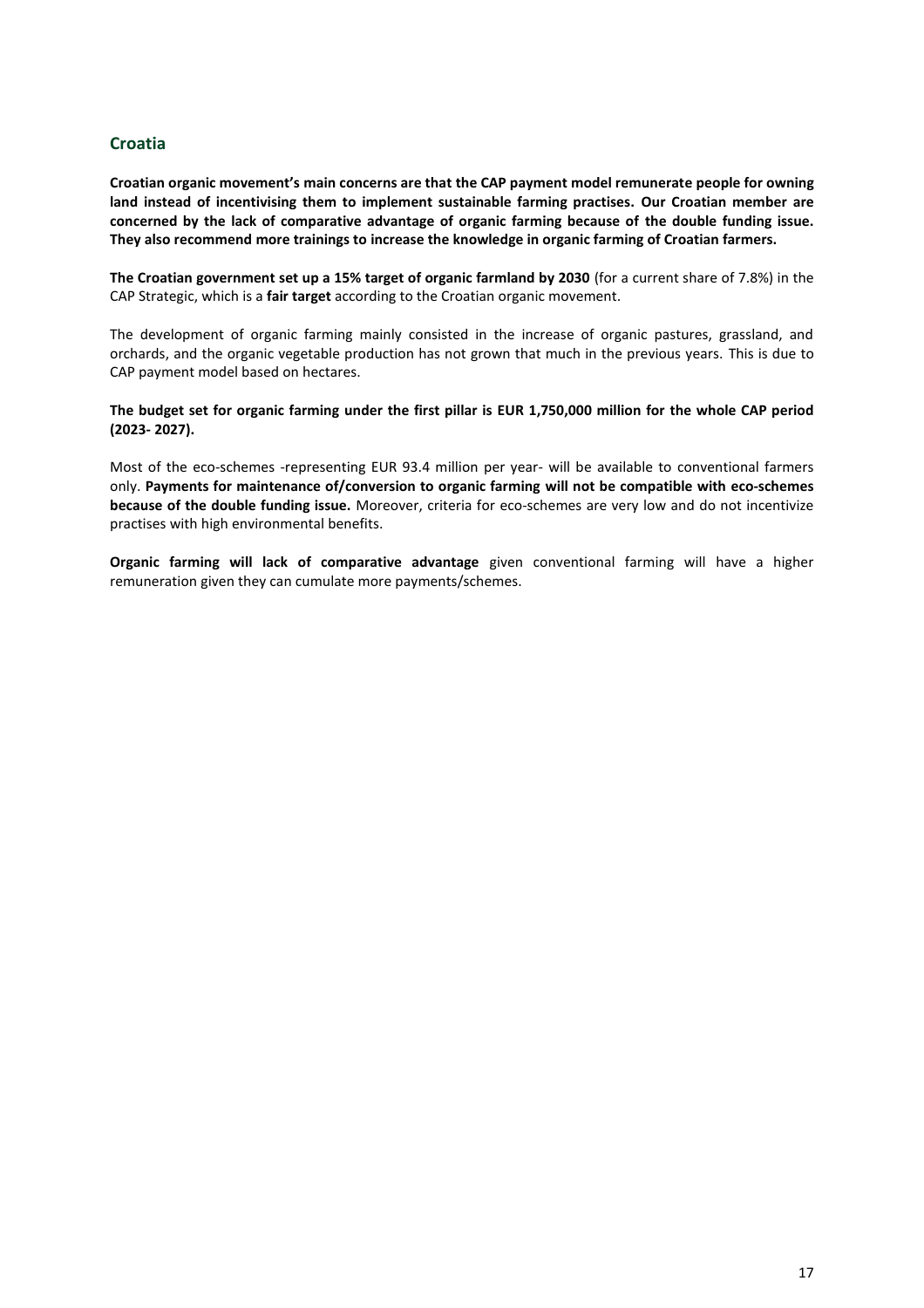# <span id="page-18-0"></span>**Czech Republic**

**Czech organic movement's main concerns are related to GAEC 6 and 7 which imply no bare land in postharvest period, not even for organic farmers. In this climatic area, it is very important organic farmers can do autumn tillage (and not spring tillage) to prepare for the winter and to keep the water in the field. The Czech government declared a 22% target of organic farmland by 2027 and 25% by 2030 in the national organic action plan.** In Nov 2021, the area used in organic farming was 557.3 thousand ha ie. 15.6% of agricultural land registered in the LPIS. These targets are **fair and achievable** according to our Czech members.

The strategic plan of the CAP will contribute to the national OAP goals mainly through the intervention of the Ecological agriculture. On top of the national target of organic farmland, **the government planned other tools contributing to the support of organic farming in the CAP SP**. Support for:

- investments in the development of processing capacities as preferential criteria and points EZ benefits,
- modernising organic farms in the form of preferential criteria and point benefits for organic farming,
- introduction of effective advice for farmers in conversion to organic farming (transitional period) and for organic farming farms,
- a common market organization.

Nonetheless, organic farmers won't be able to receive money for most animal welfare measures expect one regarding young bovine. Eco-schemes have low environmental criteria so almost every farmer will be eligible. **Our Czech member advocates for one eco-schemes dedicated to organic farming for the capital city Prague, given the city is not eligible to the Rural Development Programme (RDP)**.

Maintenance and conversion support are both covered in the second Pillar, which is stronger than the first Pillar. **The budget (see below) will be sufficient** to reach the national target of organic farmland. The national contribution to the co-financed RDP is 65%.

#### **Budget for the transition to organic farming:**

- basic treatment of grasslands 106 EUR / ha (compensation rate 95%)
- cultivation of grasses and perennial forages on arable land 137 EUR / ha (compensation rate 60.20%)
- cultivation of vegetables, special herbs, potatoes, and strawberries 660 EUR / ha (compensation rate 25.18%)
- cultivation of other crops 323 EUR / ha (compensation rate 56.70%)
- intensive orchards 896 EUR / ha (compensation rate 58.80%)
- other orchards 536 EUR / ha (compensation rate 39.10%)
- vineyards 900 EUR / ha (compensation rate 41.45%)
- hop gardens 900 EUR / ha (compensation rate 41.45%) In the case of growing vegetables on a total area of up to 6 ha, the subsidy rate is 680 EUR / ha.

#### **Budget for the maintenance of organic:**

- basic treatment of grasslands 100 EUR / ha (compensation rate 95%)
- cultivation of grasses and perennial forages on arable land 120 EUR / ha (compensation rate 60%)
- cultivation of vegetables, special herbs, potatoes, and strawberries 638 EUR / ha (compensation rate 25.13%)
- cultivation of other crops 239 EUR / ha (compensation rate 73.50%)
- intensive orchards 850 EUR / ha (compensation rate 56%)
- other orchards 510 EUR / ha (compensation rate 37.30%)
- vineyards 847 EUR / ha (compensation rate 70.40%)
- hop gardens 847 EUR / ha (compensation rate 70.40%) In the case of growing vegetables on a total area of up to 6 ha, the subsidy rate is 660 EUR / ha.

<span id="page-18-1"></span>**A comparison of organic farms and conventional farms (through vegetable, arable land, permanent pasture) will be the basis for the calculation of payment rates**. The Ministry of Agriculture will decide which percentage of this difference it will pay. This will be done also according to the available EU rural development budget which decreased significantly for the Czech Republic (reduction of 16% compared to 2014-2022). **Organic farming has a comparative advantage compared to conventional farming.**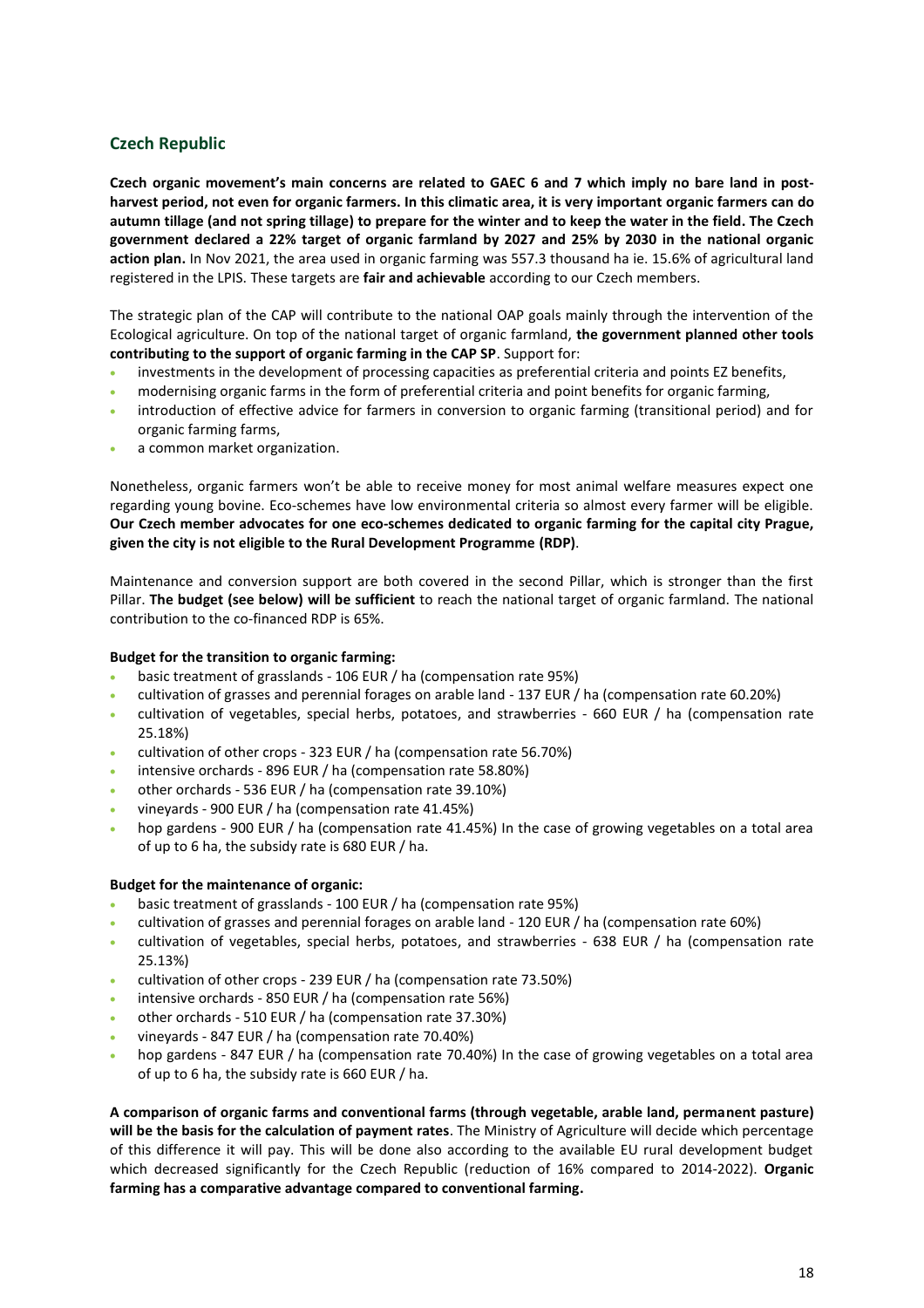#### **Denmark**

**The Danish organic movement's main concerns are the need to shift from a payment model based on hectare to a payment model based on public goods and result-based approach. The CAP Strategic Plan should apply a climate accounting system where farmers would need to prove they deliver on biodiversity and lower the greenhouse gas emissions.**

There is a national target to double the area and market from 2020 to 2030, to reach approximately **20% of organic farmland by 2030**. **This target is realistic according to our Danish member, whom would have been happy to see an even higher target of 30% target.**

The Danish government planned DKK 1.894 for organic farming for the period (2023-2027) and DKK 3.556 million for organic farming for period (2023-2030) **which will be sufficient to reach the 20% target of organic farmland. The budget for maintenance to organic is EUR 100 in average per hectare under the first pillar.**

**Certified organic farmers will be eligible for eco-schemes**. There will be one eco-scheme dedicated to organic farming despite our Danish member would have preferred a general eco-scheme payment based on a climate and field eco-space/climate accounting system as mentioned above. In some cases, the farmer should choose to which eco-schemes they want to apply because they cannot cumulate all of them.

It is possible to apply for an additional payment to cover extra cost during the period of conversion subsidy rate DKK 1600, in condition organic practice is continued for at least 5 years.

To apply for eco-scheme for organic production the farmer must respect a nitrogen (N) ceiling on 107 kg efficient N/ha. There is option apply for additional payment if then nitrogen ceiling is lowered to 65 kg efficient N/ha. subsidy rate DKK 650/ha

There is also an optional additional payment to organic fruit and berry production (DKK 4.000/ha)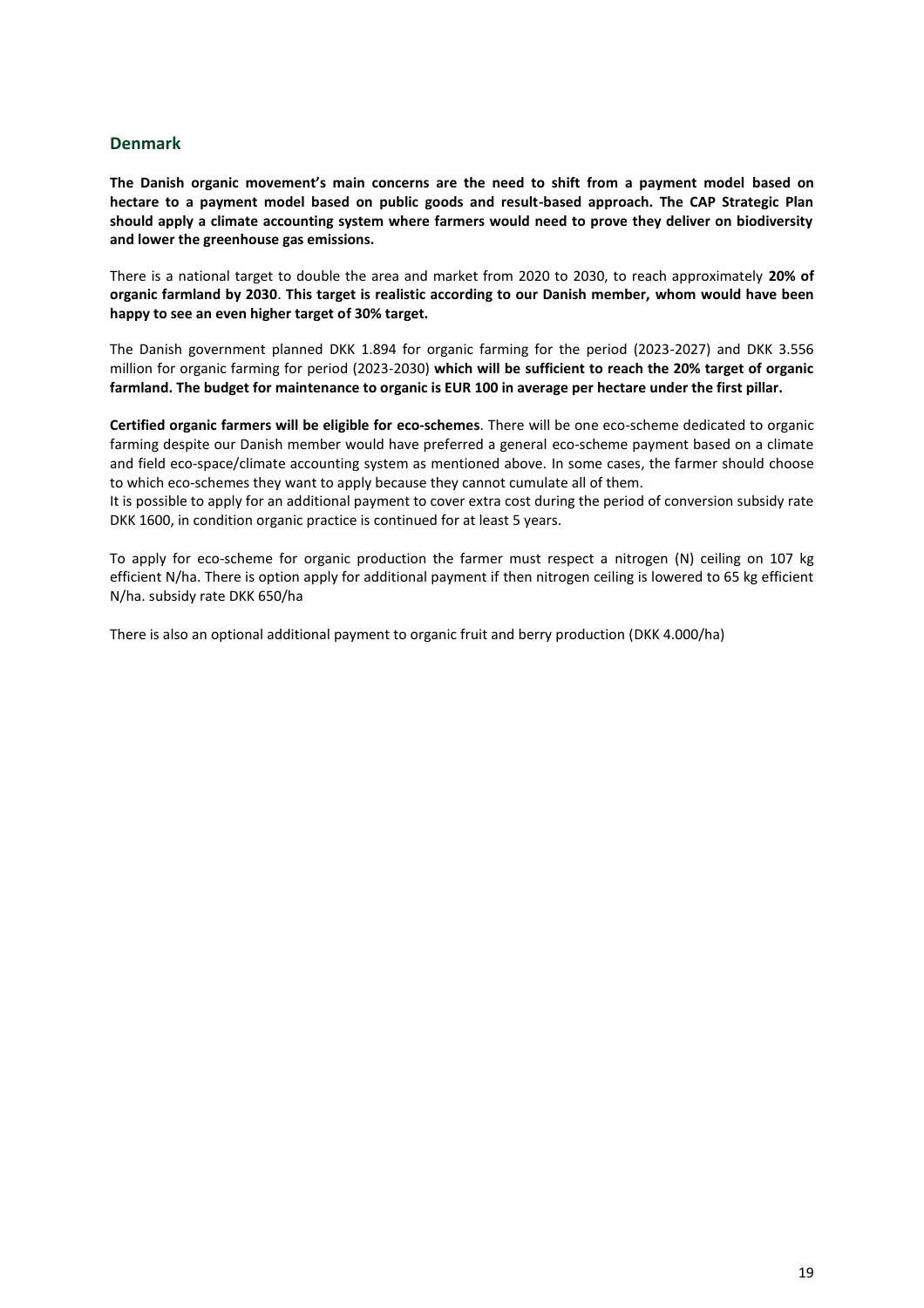#### <span id="page-20-0"></span>**Estonia**

**Estonian organic movement's main concerns are the lack of comparative advantage for organic farming compared to conventional farming due to very low payments rate for organic. There is a risk that current organic farmers decide to go back to conventional farming and that conventional farmers are not incentivize enough to transition to organic farming.**

Estonia's current share of the organic farmland is 23% (229.400 ha in 2021). **There is no official governmental target yet. Our Estonian member advocates for a target of 30%.** At the beginning of this year, the Ministry of Rural Affairs started to prepare a national organic development plan -also involving stakeholders in the preparation process- which will probably set a target for 2030. The preparation of the plan should be finalised by autumn 2022. However, if we look at Estonia's CAP Strategic Plan, **there is a non-official target for supported organic area (together with land in conversion) of only 230.000 by 2027, which is like the current share, and less ambitious than** the unofficial target of 250.000 set in the draft version dated of July 2021.

**The planned budget for organic is EUR 120 million for the whole CAP period (2023-2027).** The budget for organic conversion and maintenance will be under the first pillar as eco-scheme and under the second pillar as organic animal husbandry support.

**Regarding the calculation, there is no competitive advantage proposed for organic farming.** Most of the planned support rates are not motivating for farmers. Despite some of the very low support rates (e.g., much lower than now related to animal husbandry) of the initial draft proposal (July 2021) were slightly increased, **it is difficult to predict if this is enough to incentivize organic farmers to continue maintaining their farm under organic practises and not going back to conventional farming**. For example, a lot of arable farmers are already discussing the possibility of quitting organic farming because of low support rates. Payment rates are not considered to be proportionated to the ambition and benefits of organic farming and d**o not give comparative advantage to incentivize conventional farmers to covert to organic.**

The compensation for additional costs/lost income will be for the main animal groups 18-47% (the calculation includes higher price for organic products) while for some other measures planned for conventional farmers the rate is up to 100%. Similar low shares are also related to the organic agricultural land.

Organic farmers can apply for several other AECMs, however the present draft of these measures is rather complicated, and some payment rates are much lower for organic farmers (e.g., rate for environmentallyfriendly management scheme).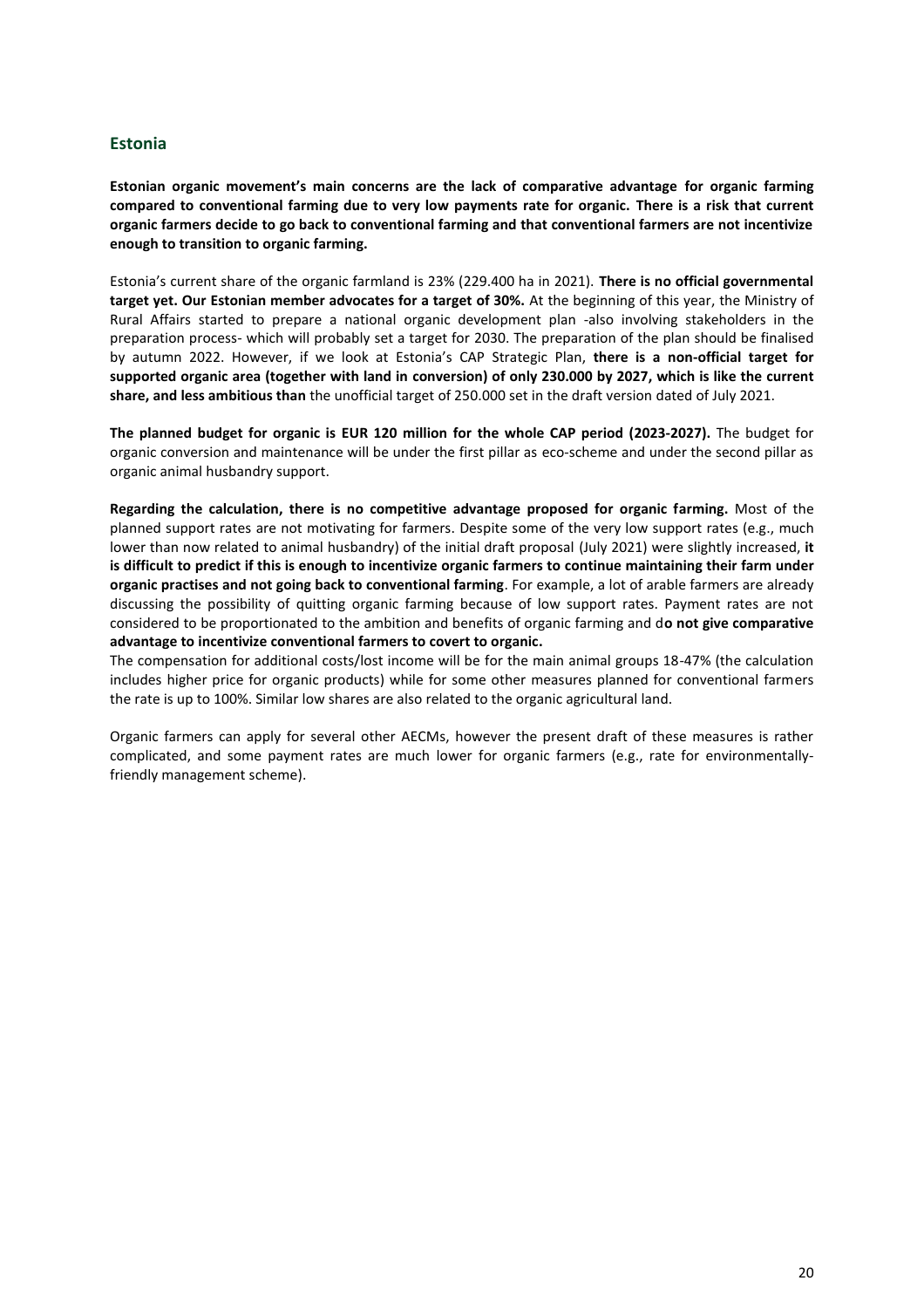#### <span id="page-21-0"></span>**Finland**

**Finnish organic movement's main concerns are that the organic farming won't be an attractive option for Finnish farmers. Organic support is not sufficient level in AECMs, and organic farmers will be fully paid only for one eco-scheme out of four, and subsidies for grazing under animal welfare payments is not available for organic farmers because of double funding. Subsidies are not sufficient to incentivize the transition to organic farming.**

Finland's national **target for organic farmland is 20% by 2027.** The Finnish organic movement considers that **25% organic farmland for 2027, and 30% by 2030 would have been better** for Finland and the contribution to the EU's overall target.

**The budget for organic is higher than the previous one: EUR 380 million for the whole CAP period (2023- 2027)** (EUR 76 million per year). Organic support will be paid in AECMs, and basic support is EUR 160/ha, vegetables EUR 590/ha and organic animals EUR 130/ha (1 livestock unit justifies 2 ha support). **Our Finnish members believe the budget should be sufficient to 20 % target, even they don't believe that it will be reached.**

**The previous greening measures (EUR 75 per hectare) under CAP 2014-2022's first pillar will be replaced by 4 eco-schemes in the new CAP 2023-2027's first pillar.** These eco-schemes are like the previous AECMs. **Organic farmers will get less funding than with the previous greening measures, because if they choose between 2 and 4 measures, then they will lose their AECMs supports.**

- 1. **Soil cover:** support is incentive-based EUR 30-70/ha. Planned annual outputs from agricultural land are 62%. **Organic farmers can choose this one, but no higher compensation is paid for green vegetation.** A stubble sprayed with glyphosate receives the same compensation.
- 2. **Land lying fallow with species composition for biodiversity purpose:** support is cost-based EUR 50-80/ha. The maximum area per holding is 25%. Planned annual outputs from agricultural land are 3%. **Organic farmers can choose this eco-scheme but by doing so, no organic compensation is paid (EUR160/ha) nor basic AECM support (EUR45/ha).** Meaning, when choosing this eco-scheme, organic farmer loses EUR 205/ha of other supports.
- 3. **Green manure meadows:** support is cost-based EUR 65-95/ha. The maximum area per holding is 25%. The planned annual outputs from agricultural land are 1%. **Organic farmers can choose this eco-scheme but by doing so no compensation is paid for the area nor basic AECM support (EUR 45/ha).** Meaning, when choosing this eco-scheme, organic farmers do not get paid for it and lose EUR 45/ha of other supports.
- **4. Land lying fallow with species composition for pollination, landscape, game feedstocks, meadow, or birds.** Support is cost-based 270-330 EUR / ha. The maximum area per holding is 25%. Planned annual outputs from agricultural land are 1%. **Organic farmers can choose the measure, but no organic compensation is paid (EUR 160/ha) nor basic AECM support (EUR 45/ha), nor support from minimum soil cover (EUR 30-70/ha).** Meaning, when choosing this eco-scheme, organic farmer loses EUR 235-275/ha of other supports.

**Under the new CAP (2023-2027)'s second pillar AECMs,** organic farmers will have access to most of the measures, like the cover crops.

**Finnish organic farmers don't have an economic advantage compared to conventional farming anymore.**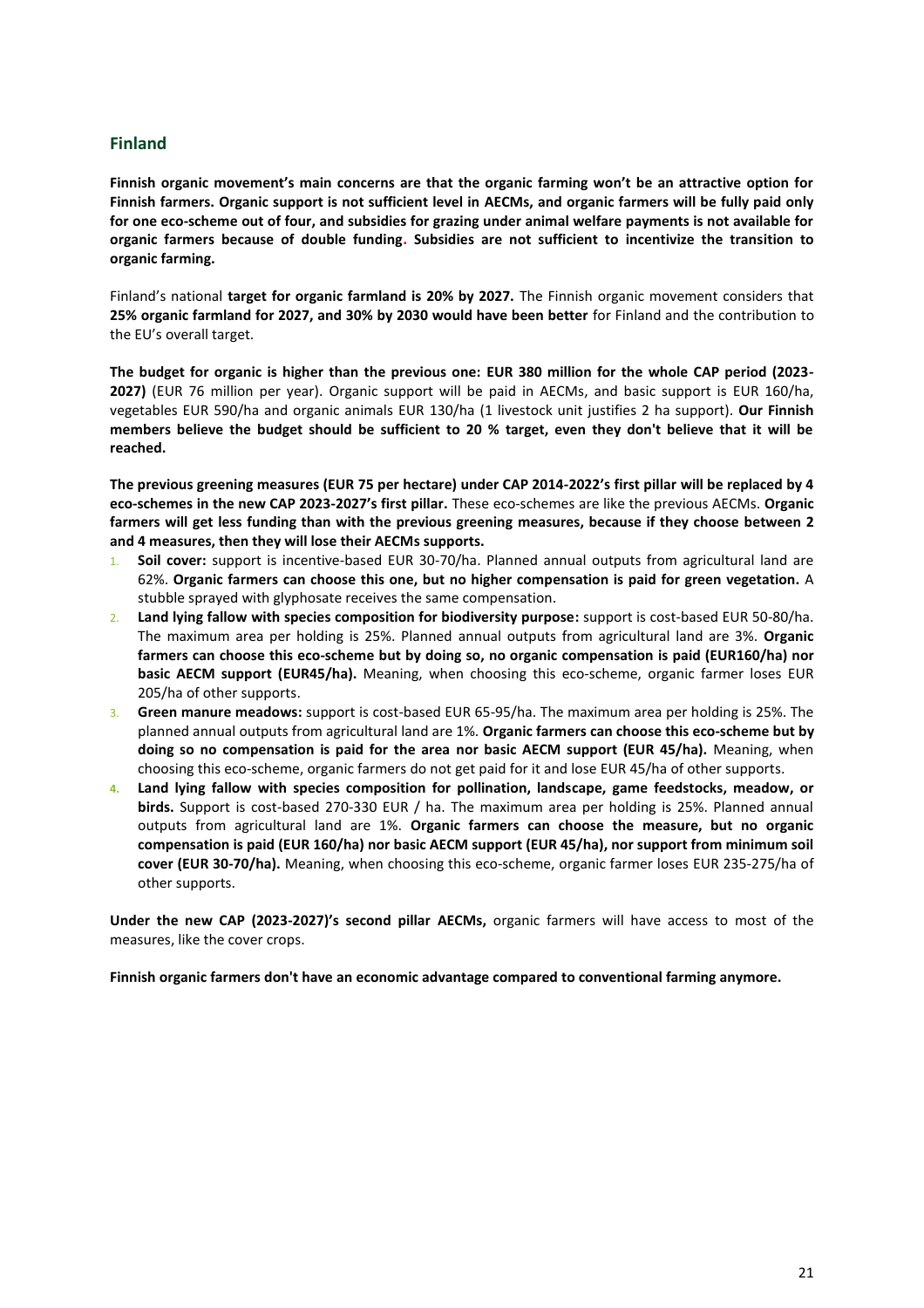#### <span id="page-22-0"></span>**France**

**French organic movement's main concerns are the fact that organic farming will be remunerated at the same level than High Environmental Value (HVE), despite many scientific evidence and reports published during the past months prove HVE has less environmental benefits than organic farming. Organic farming will lose the previous comparative advantage they had, thus the incentive to convert to organic is weaker than in the previous CAP. Moreover, given the scheme for the maintenance of organic farming has been withdrawn, farmers won't be incentivized to convert to organic farming as they won't receive subsidies after the end of the conversion scheme (a five-year contract).**

The European Commission should recognise the higher level of environmental benefits of organic farming and therefore reject the current design of the eco-scheme where organic farming and HVE are at the same level of payment.

The European Commission should recommend France to have one eco-scheme dedicated exclusively to organic farming and with a superior level of payment.

**France has a target of 18% of organic farmland by 2027. Our French members advocate for 20% organic farmland for 2027, and 25% by 2030 to contribute fairly to the overall EU target.** 

15% of the level of payment for organic will be transferred from the first pillar to the second one. **There will no longer be any support for organic maintenance under the second pillar.**

**The budget for the conversion to organic farming will be EUR 340 million per year (both FEADER and national contribution), will enable to convert 270,000 farms. To reach the 20% target of organic farmland by 2027 suggested by our members, 418,000 farms need to be converted each year. Thus, our members suggest EUR 523 million are needed each year to fund the 418,000 farms with the support of EUR 250 per hectare.** 

**The eco-scheme for organic (both organic farmers and the ones in conversion) will be EUR 82 per hectare.** Organic farmers (both for farms in conversion and those already organic) will be able to choose only one ecoscheme. But there is no incentive for organic farms because he will receive the same level of payment as conventional farmers who introduce only 3 crops in their rotation or certified HVE. **Our French members advocate for an eco-scheme for organic of EUR 145 per hectare per year, which represents EUR 500 million per year.** 

**In total, EUR 1 billion are needed per year to support 100% of certified organic farmland and reach a 20% target.**

The Government chose to only maintain the support for **organic conversion,** with a maximum threshold, which is not fixed yet and will depend on regions, but it will be probably **between EUR 15,000 and EUR 20,000 per farm in a 5-year contract** (as it was organised in the CAP 2014-2020 plan).

**Compared to the previous CAP 2014-2022, organic farmers will lose the comparative advantage they had**, mainly because there will be no longer organic maintenance support. This loss won't be compensated by ecoschemes given organic farming won't receive a higher level of payment compared to other types of farming such as HVE.

NB: In the last months there were market imbalances, especially in the organic dairy sector.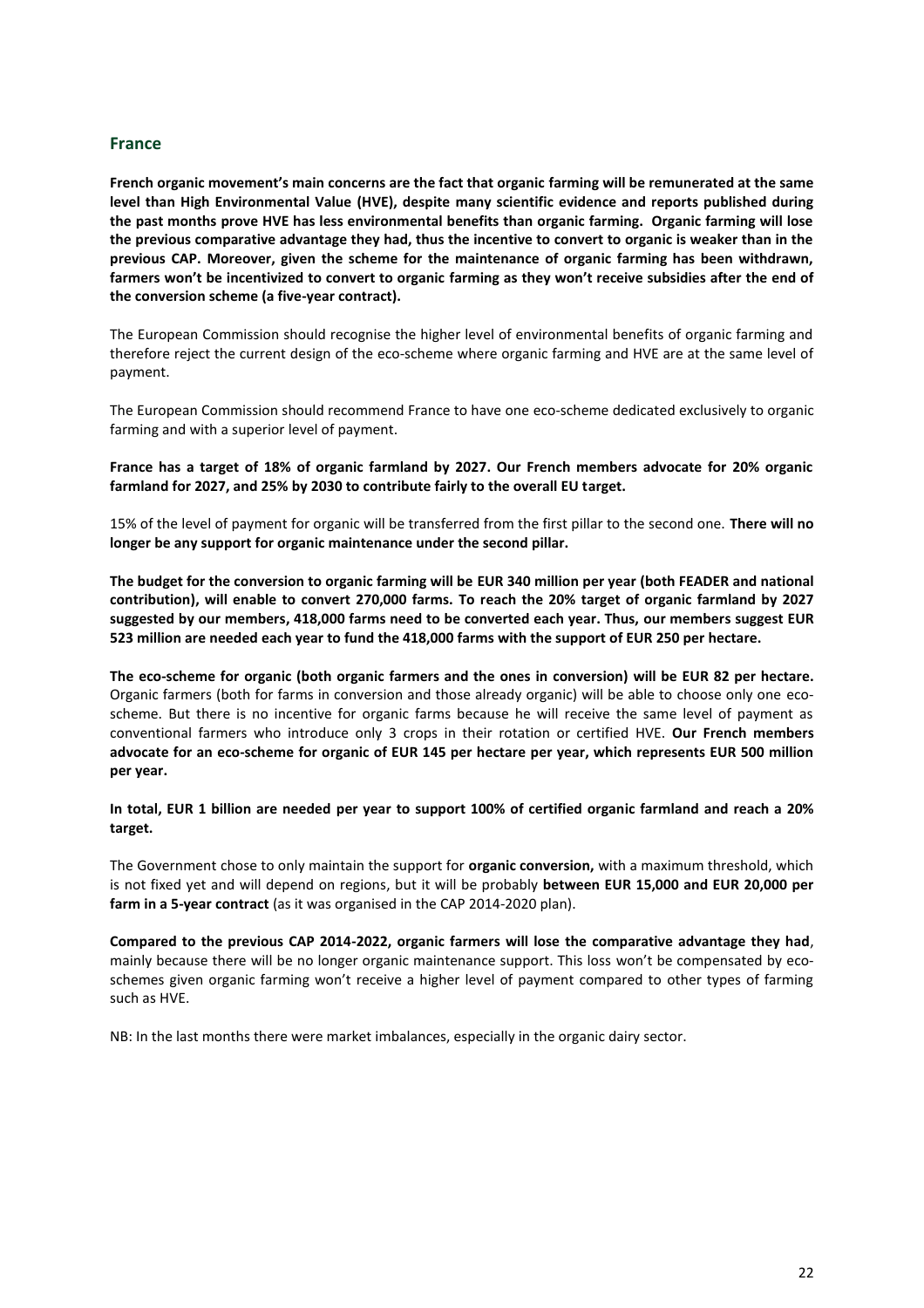#### <span id="page-23-0"></span>**Germany**

**The German organic movement is concerned by the strong inflation that will affect the price of agricultural products, including the organic ones. Regarding the CAP Strategic Plan, it is expected that the amount of money which organic farmers will receive will be lower as compared to current level (2014-2022).** 

**The new German government pledged for a target of 30% of organic farmland by 2030** (instead of 20% for the previous government) into the Strategic Plan that was submitted to the European Commission on 21 February. The German organic movement believes **this new target is ambitious. Currently, the organic share is 11%.**  Many German states have regional strategies and action plans to boost organic farming on their territories.

**The new government has not yet planned to increase the budget for organic despite the new target of 30%. It is then very unlikely than the budget will enable to reach the target. Conversion and maintenance budget will remain funded under the second Pillar. Within the strategic plan, it is written that at the end of the funding period, 14% of all land shall be organic in 2027 – therefore, there is a huge difference between the promised 30% in 2030 and the actual land that is planned to be organic just three years before.** 

Organic farmers will have only partly access to the eco-schemes. However, **the perceived double funding issue between Eco-schemes and Rural Development measures remains with the consequence that farmers taking part in eco-scheme extension of grassland will face EUR 50 deductions in Rural Development measures (ecopremium payments). The Eco-Scheme "no pesticides application" is not accessible to organic farmers.** The biggest effect to create more advantage for organic farmers would be if deductions of Rural development measures are kept at an absolute minimum level.

**According to German organic farming associations, market-related targets should be set to reach this goal (e.g., 30% organic food in public canteens of hospitals, senior homes, prisons, government agencies etc.). They also want to promote a new payment model for 2027 based on public goods and already expect more than tests at regional level.**

Organic farming should be seen as a long-term sustainability compared linked to the multi-annual of organic farming practises compared to only annual sustainability measures and unsustainable practises in the next year (e.g., Eco-Scheme of no pesticide use).

Organic farming should be seen as a holistic system approach where not only some areas are cultivated sustainable, but the entire farming system is designed for sustainable practises.

Organic farming enables synergies and multi-level effects on all levels of sustainability of resources used by agriculture.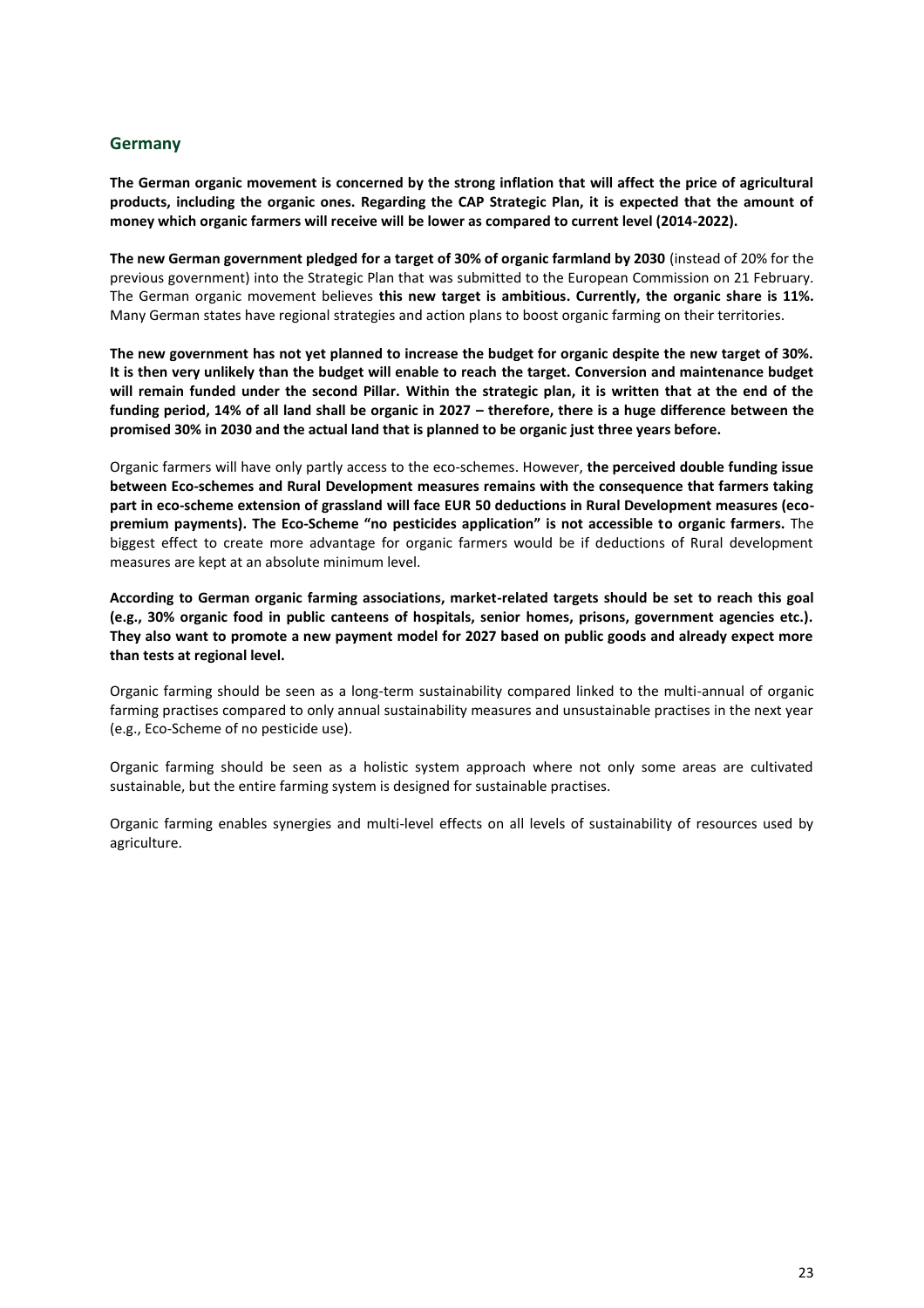#### <span id="page-24-0"></span>**Hungary**

Firstly, our Hungarian members did not have access to the submitted version of the CAP strategic plan, even though organic representatives provided comments during the consultation process. The following information is based on the previous version of the Hungarian CAP national Strategic Plan and need to be confirmed later.

**Hungarian organic movement would like the national Organic Action Plan to be voted soon and to be included in the annex of the national CAP Strategic Plan. They also advocate for a clear budget the national Organic Action Plan, as well as for keeping clear numeric Key Performance Indicators (KPIs) included in its previous version. Further clear KPIs would be needed for pesticide reduction, antimicrobials reduction, and biodiversity areas share.**

**Officially,** it has been agreed that **Hungary aims for 10% organic farmland by 2027.** An informal target of 15% by 2030 was discussed. The current share is 6%. **These targets are realistic** according to our Hungarian members.

Based on the last version of the draft CAP Strategic Plan which our Hungarian members had access to, **it seems that for 2022-2025, EUR 112 million (40 milliard forints) would be allocated for the conversion and maintenance of organic farming, which is almost triple than it was in the last cycle.**

**Nonetheless it seems that the government plans to only have 1 call for organic within the next funding period (2023-2027), whereas our Hungarian members advocate for two,** given that the results in this funding period were very positive for the second one (Hungary had the 10th most dynamically growing organic area (100k hectares growth) in the world in 2019 due to the second subsidy call.

On top of the organic farming scheme set under the second Pillar, **organic farmers have also access to further AECMs (Pillar II), and the new Agroecological Program (Pillar I).** Nonetheless, **this advantage is minimal** compared to the potential which could be achieved if organic practices would explicitly include advantages in other measures such as young farmers, interventions in certain sectors, producer groups, and animal welfare.

It seems the co-funding rate of organic farmers will probably be 15% higher in certain schemes (e.g., investments are machinery and infrastructure), than the one of conventional farmers, which may be a clear advantage. However, this information needs to be verified once our members will have access to the submitted plan. **Altogether the advantage of organic can be considered a little bit higher compared to the previous CAP.**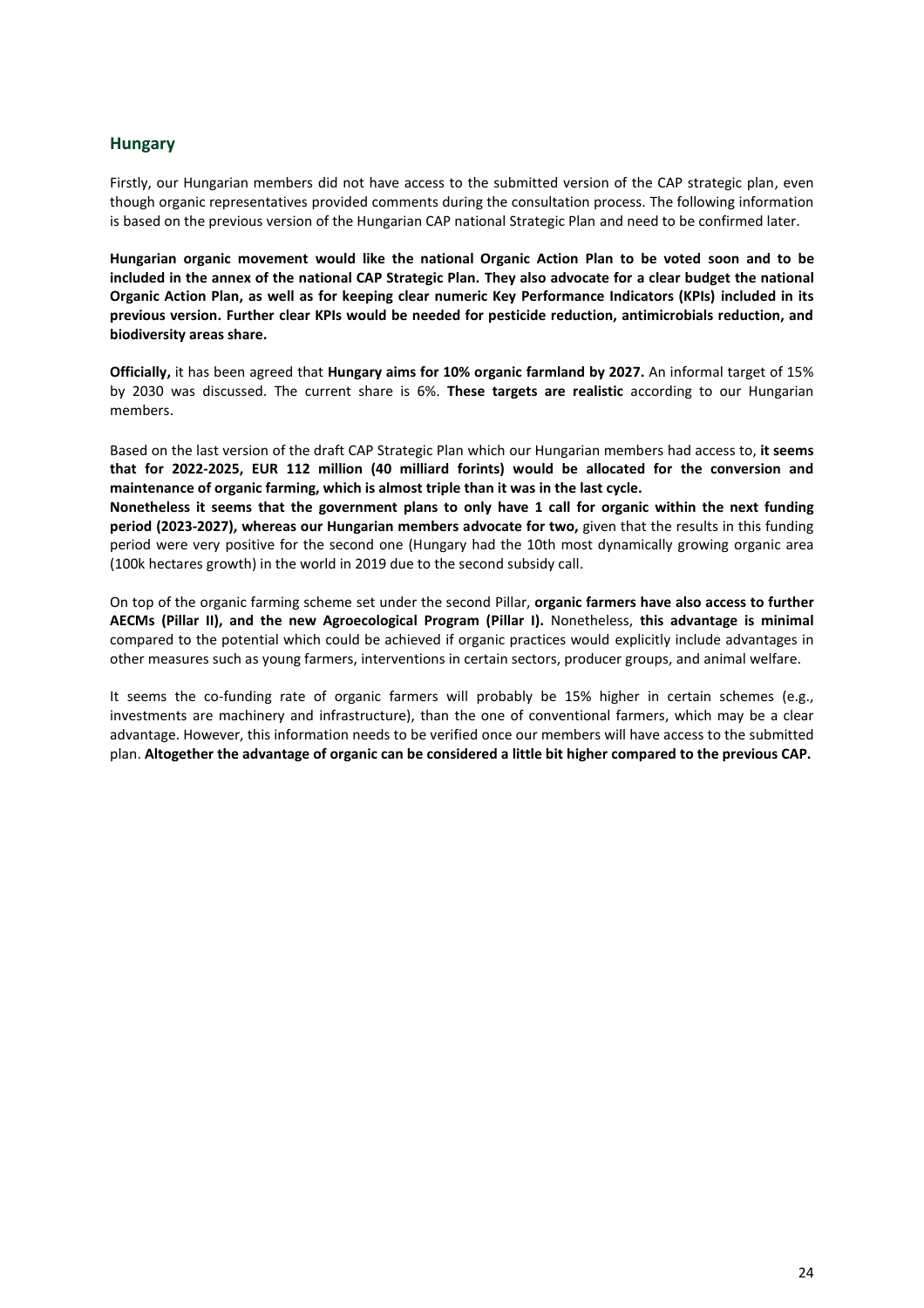#### <span id="page-25-0"></span>**Ireland**

**The Irish organic movement's main concerns are that while the draft Irish CAP Strategic Plan proposes some tweaking of existing payment rates for certain sectors, these appear not to sufficiently reflect the costs of organic production in Ireland as well as the potential opportunity costs associated with organic conversion. This can put organic farmers at a competitive disadvantage vis-a-vis Irish conventional farmers and other European organic farmers.** 

The most recent public draft of the Irish draft CAP Strategic Plan **set a proposed budget allocation of EUR 256 million for the organic farming scheme to reach 7.5% of organic farmland by 2027.** However, the proposed payment rates would not bring Irish organic payments in line with the EU average across all sectors. For example, in 2018, the overall spend for organic farming support payments in Ireland on a per hectare basis was about 50% below the EU average according to analysis by the Thünen Institute of Farm Economics.

The combination of environmental payments (AECMs and Eco-schemes) with organic farming payments needs to be clarified to ensure that organic farmers can make an "on-top"/additional contribution to EU goals and objectives (e.g., concerning the Nature Directives and Water Framework Directive etc). Unsubstantiated double-funding concerns must be avoided to ensure organic farmers contribute to the Farm to Fork and the European Green Deal goals and targets more broadly.

**There is over three decades of evidence showing that organic farmers can effectively address multiple environmental and climate objectives, whilst at the same contributing to the production of high-quality food and supporting animal health and welfare and rural development.** 

The environmental contribution of organic farming can occur, within and beyond the scope of the organic standards, and is based on a **whole farm approach.** This contrasts with conventional farmers who may choose to only address individual objectives on parts of their farms.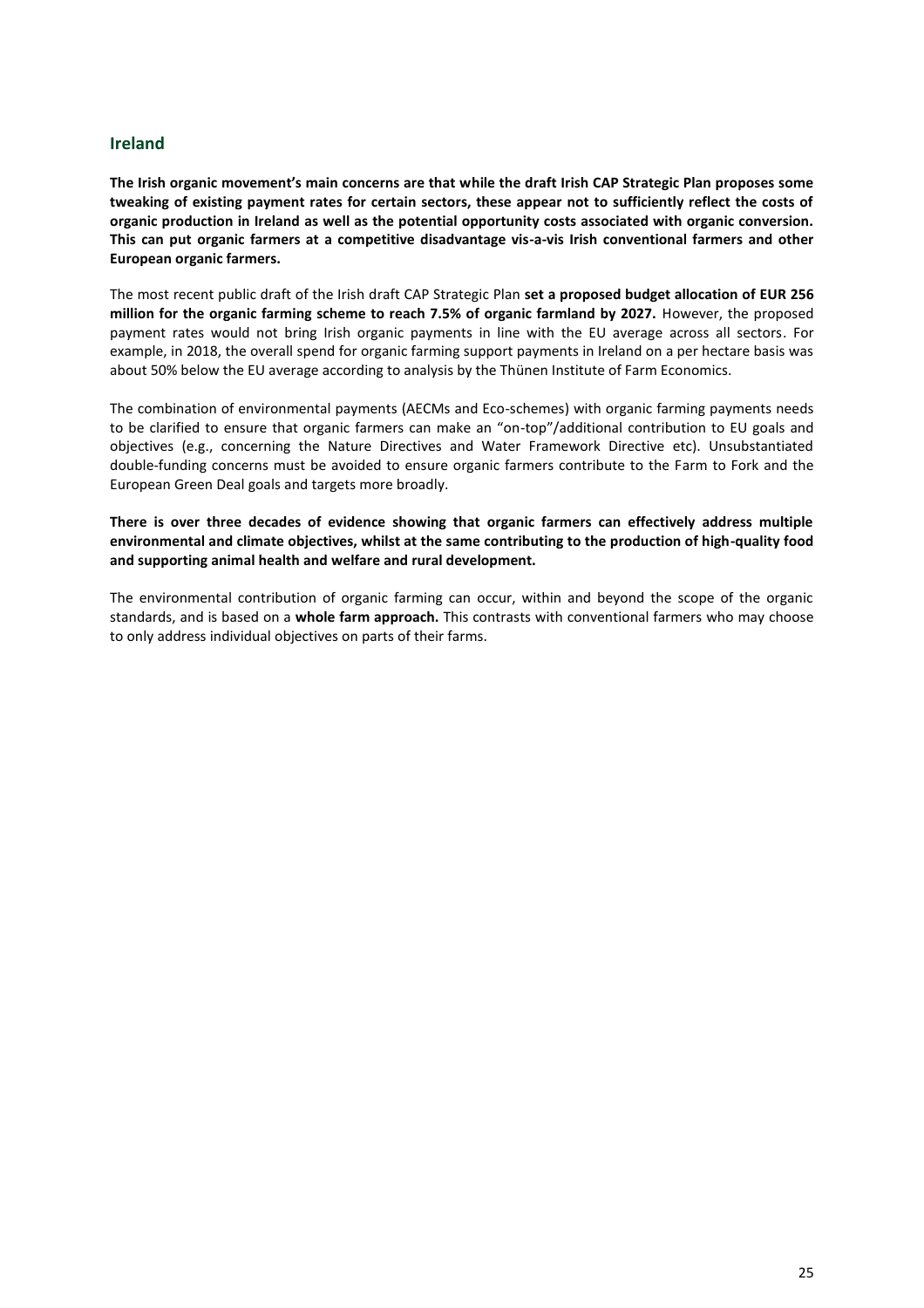### <span id="page-26-0"></span>**Italy**

**Italy set up a 25% target of organic farmland by 2027, which is a fair target according to our Italian members.** Nonetheless, a survey conducted by one Italian member recommends a target of 50% by 2030 to properly contribute to EU's overall 25% target.

**The budget dedicated to organic under the second pillar will be EUR 2.5 billion** for the whole CAP period (2023-2027). **The budget is higher** than during the previous CAP period (2014-2022).

There will be five eco-schemes but none for organic farming. Organic farmers will not have access to ecoscheme number 4.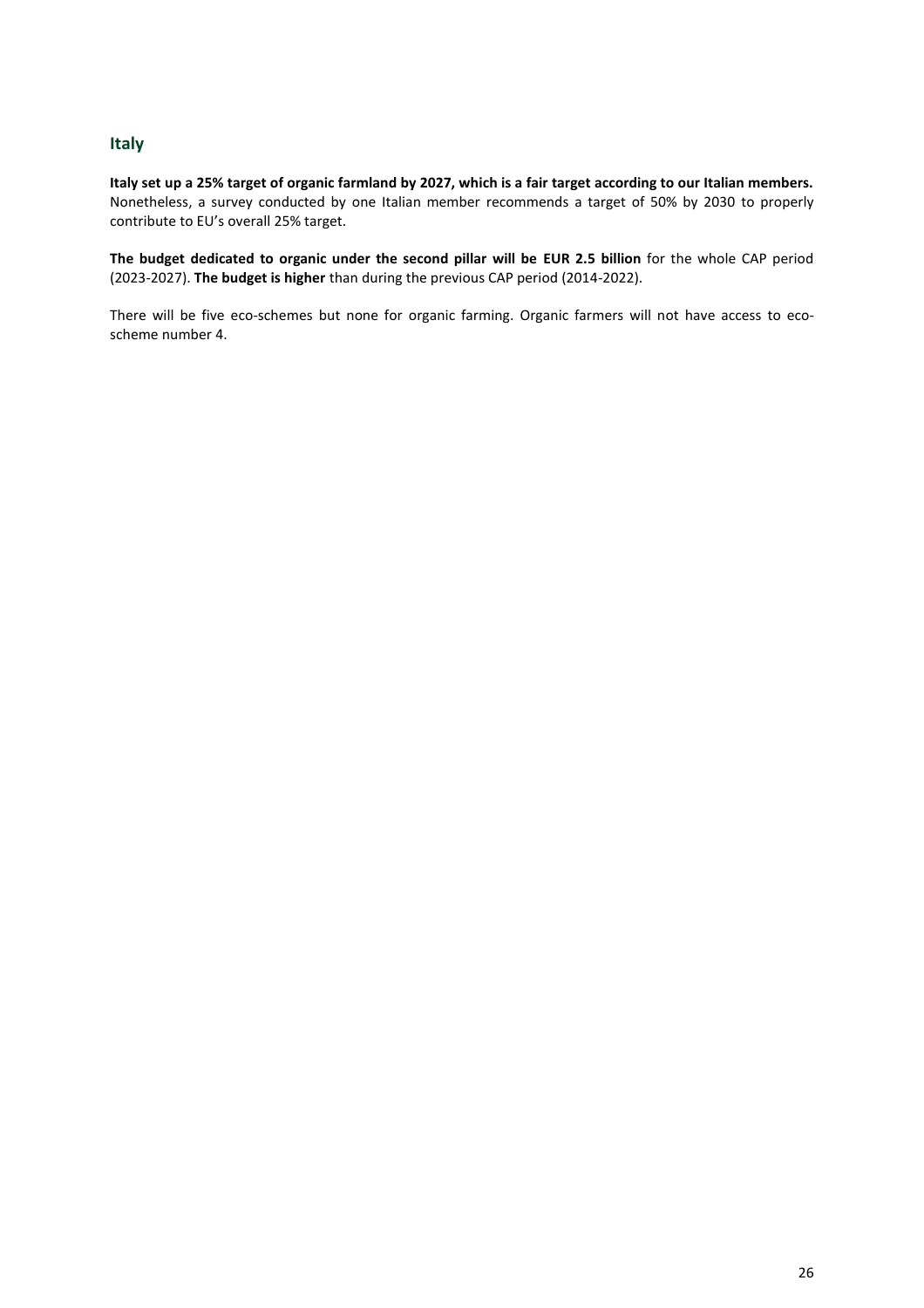#### <span id="page-27-0"></span>**Latvia**

**Latvian organic movement's main concerns are that the budget for organic farming will be reduced which do not incentivize current organic farmers to maintain their production under organic farming, nor other farmers to convert to organic farming.**

**Early 2022, the area of organic certified agricultural land reached 17% which is already almost the 18.78% (368.000 ha) target set by the Ministry of Agriculture for 2027.** Thus, the target of **18.78% is not ambitious**  according to our Latvian member, which believes Latvia's CAP Strategic Plan lacks a focused approach to the development of organic farming in line with the strategy Farm to Fork Strategy.

At the same time, out Latvian member is concerned that the current growth rate of organic farming will slow down significantly due to **a reduced support to organic farming under the planned support system, which might want organic farmers to quit organic farming and go back to conventional.** According to their calculations, the surface of organic farmland will not reach more than 310.000 ha by 2027, which is far from the government's target of 368.000 ha.

Given other European Union countries are setting more ambitious targets for organic areas, our Latvian member believes the lack of ambitious of Latvia's CAP Strategic Plan is a threat to the future competitiveness of Latvian organic farmers and producers.

Despite the public statements of the Ministry of Agriculture regarding the increase of organic support, **organic farmers will receive less money than before.**

The current greening payment encouraging organic farming practises, will be integrated into the new ecoschemes set under the CAP Strategic Plan 2023-2027. **Common payments for organic production will decrease.** For instance, grasslands payment has been reduced from EUR 97/ha to EUR 81/ha for dairy cows and EUR 63/ha for beef cattle. The support for the cultivation of cereals, oilseeds, fodder roots, nectar and fiber plants has been reduced from EUR 117/ha to EUR 97/ha. For legumes, which are an essential part of the organic production method, the support has been reduced from EUR 97/ha to EUR 46/ha.

These reduced support rates raise serious concerns that existing organic farmers may stop farming organically, while **other farmers, getting support that is close to conventional farming, will not be motivated to convert to organic.**

Regarding AECMs, the budget for organic dairy producers will decrease by 9.9%. The support for organic crop farms will fall by 35%. The support for organic cattle sector an organic beekeeping will respectively be reduced by 29.9% and 25%.

The difficult production conditions and the increasing pollution from pesticides trigger the reduction of the number of farms in the organic sector.

The principle of the redistributive income support offer included in Latvia's CAP Strategic Plan is acceptable. However, these conditions do not ensure a fair distribution of direct payments.

Our Latvian member is concerned that the planned support for ecosystems will unequally strengthen conventional cereal farms. For example, the support for the purchase of precision technologies will only reach strong conventional farms, given that small and medium-sized farms cannot afford to purchase these technologies, nor do organic farms. **Organic farmers will not be able to apply to some environmental measures.**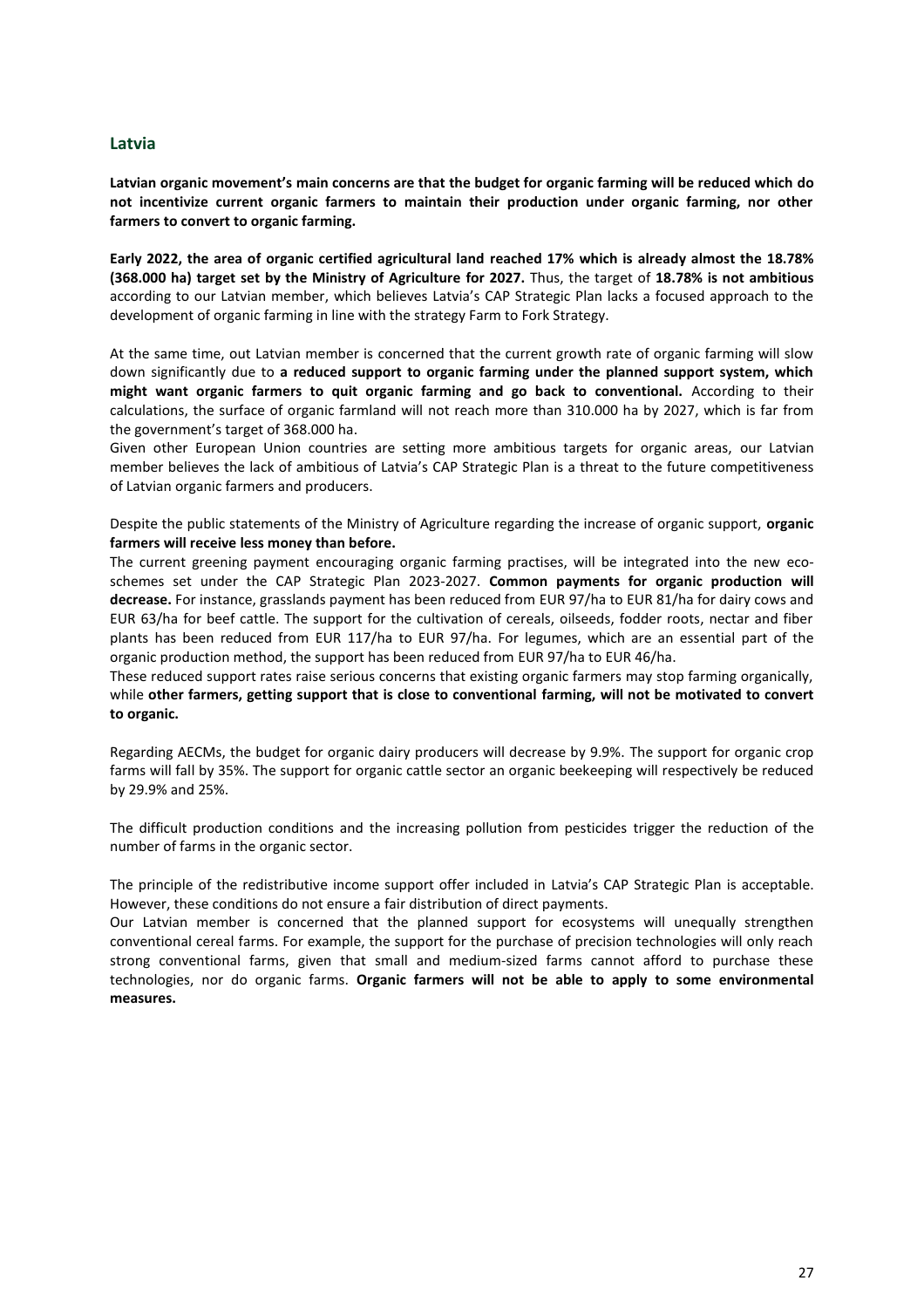#### <span id="page-28-0"></span>**Luxembourg**

#### **Luxembourg's organic movement's main concerns are that organic farming will lose support compared to the previous situation.**

**Luxembourg has a target of 20% of organic farmland by 2025.** The government fixed 2025, because they decided this goal in 2018 and it should be manifested as a national goal beyond the next elections in Luxembourg 2023.

**Until 2025, there will be an increase from EUR 2 million in 2020 to EUR 11 million in 2025.** This includes support for the national Organic Action Plan (2021 - EUR 525.000, 2022 - EUR 560.000, 2023 - EUR 505.000, 2024 - EUR 405.000 and 2025 - EUR 405.000) and subsidies, not only the CAP national Strategic Plan. Our member does not know yet whether it will be enough.

One measure is that if farmers want to invest in new stables, the stables need to be organic-ready so that new farmers can convert in an easier way to organic farming.

In December, farmers associations had the last opportunity to give input to the national Strategic Plan **and discussed a way of monitoring what farmers are doing in terms of sustainability<sup>14</sup> .** Our member advocated for a **reward system** with points that would be good for all farmers, but for now it is not sure whether the Minister will have the time to include this in the plan.

With this new CAP, there is no change of thinking in terms of climate issues. In the second pillar, there will be a lot agri-environmental measures and organic farmers could compensate subsidies. Nonetheless, overall, there will be a loss. Our member suggests tohave a reward system<sup>15</sup> for farmers in the first pillar to better remunerate organic farmers.

<sup>&</sup>lt;sup>14</sup> Regionalwert-Leistungsrechnung and Regionalwert-Nachhaltigkeitsanalyse. URL: <https://www.regionalwert-leistungen.de/>

<sup>15</sup> URL: <https://www.regionalwert-leistungen.de/leistungsrechnung/>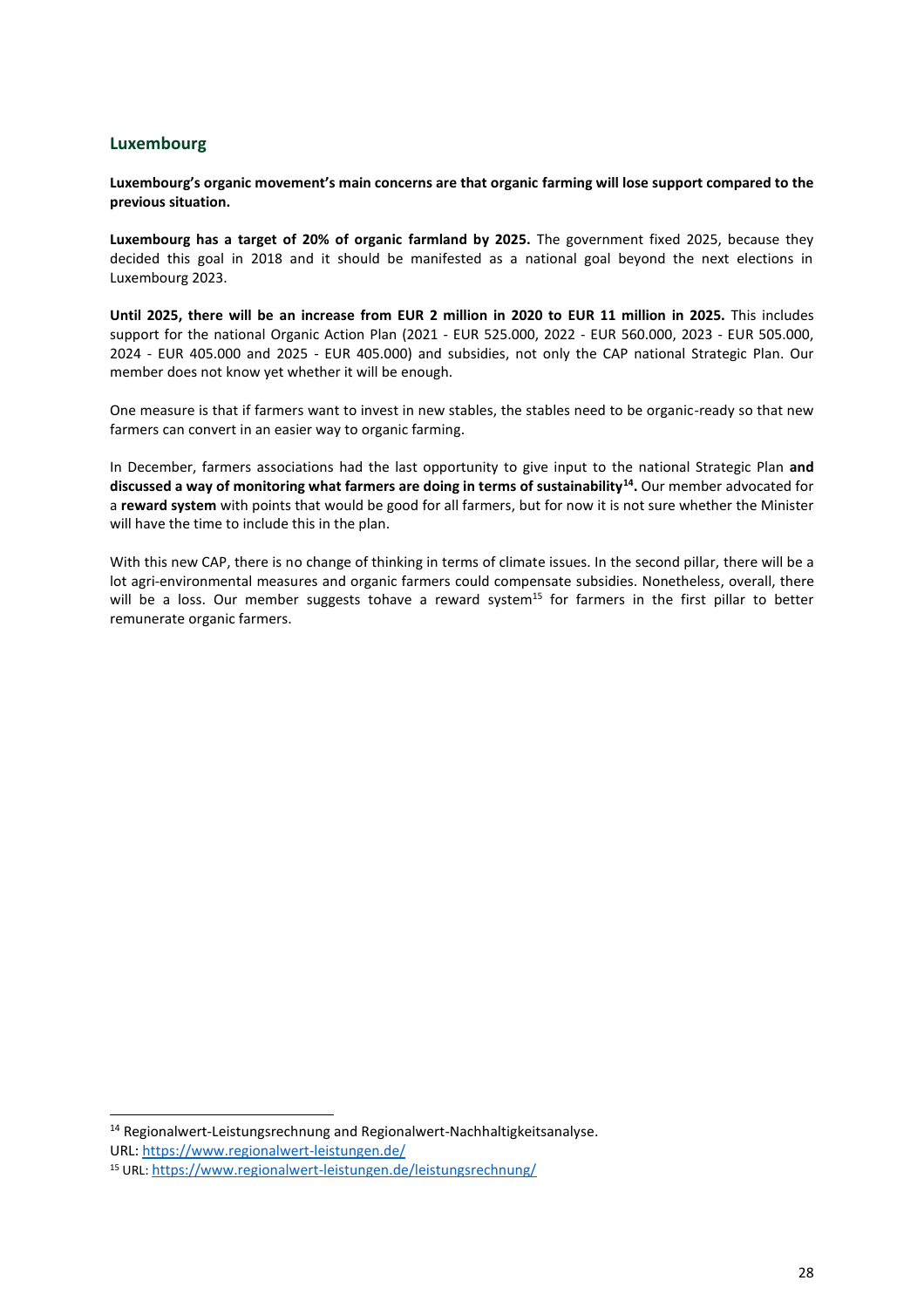#### <span id="page-29-0"></span>**Malta**

**Malta's organic movement's main concerns are the small parcel size of organic farms and the fragmented Maltese farmland, given this fragmentation leads to possible sources of contamination between parcels. The administrative burden is often perceived as long and complex and therefore dissuade farmers from converting to organic farming.** 

The loss of agriculture land and consequently that of farmers is extensive and this is aggravating Malta's food dependency on imports.

Due to the small economic scale of the organic sector, the payment to organic farming needs the highest available financial support to cope with this situation. The impacts of the registration of organic products and the increased costs make it very difficult for the established organic farmers and the newcomers who are in the conversion program.

Malta currently has **0.4%** farmland managed under organic practises and will reach 1% by 2030 if the growth follows a linear trend (based on 2014-2019**). Malta has a potential to reach a national target of 2% of organic farmland by 2030;** representing an annual growth of 27,9%. **The government should set a clear target for organic farmland.**

**2,000 EUR were dedicated to organic in 2018 under the CAP**. In average, 374 EUR per hectare per year was allocated through conversion/maintenance funding. **To reach our proposed 2% target, between 10,000 and 100,000 EUR dedicated to organic per year** would be needed in the future CAP (2023-2027)'s expenditure.

#### **To reach 2% of organic farmland by 2030, our member suggests three axes:**

- Axis 1: the government should procure organic products in the schools and support the creation of a central organic market where the sellers and clients meet.
- *Axis 2:* organic producers and organic processors benefit from 80% subsidization on general equipment required for farming or for processing of organic products.
- *Axis 3:* the competent certified authority in Malta (MCCAA) should waive the registration fee with the application to convert from conventional to organic. The fee EUR 540 discourages the new incomers.
- Our member suggests withdrawing any tariff for registration of organic products such as fungicides and insecticides when entering Malta given these organic products has been already registered in another EU country.
- Much Labour work is needed in the small Maltese fields. Our member suggests **for 1 hectare land there should be a subsidy of EUR 4,000 on annual basis.**
- **The eco-scheme on livestock density should be applied per one LU / acre in equivalency for the eco schemes of conventional farming.**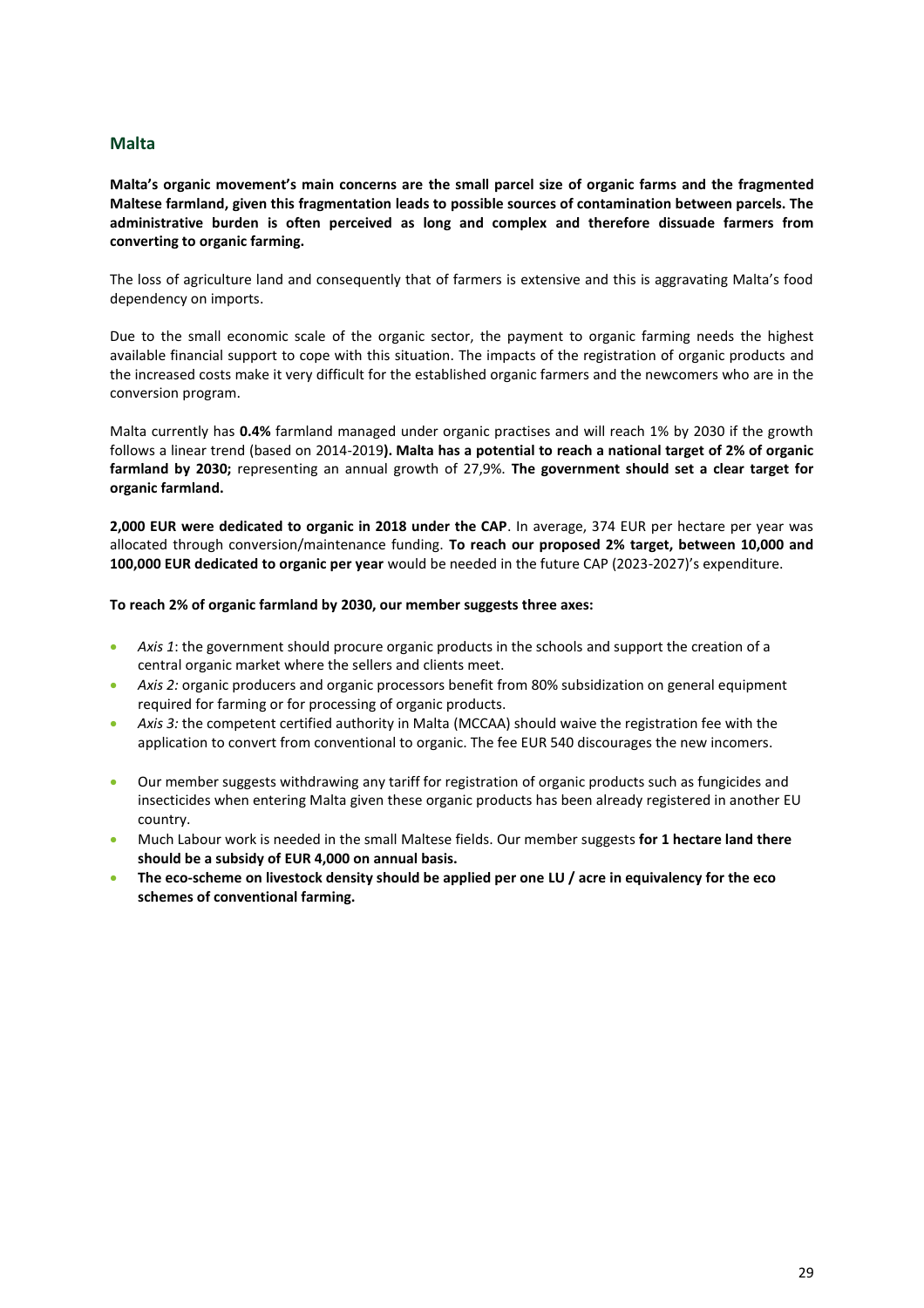#### <span id="page-30-0"></span>**The Netherlands**

**The Dutch organic movement's main concerns are the lack of clear vision from the government to find a system rewarding farmers for their contribution to sustainable food production, even though the government is convinced that farmers are part of the solution when it comes to biodiversity and climate problems. The organic sector is hoping that the newly started Minister of Agriculture will give the organic sector a more prominent place.** 

The Dutch government is still working on a national organic action plan and therefore has not incorporated it in the Dutch CAP Strategic Plan. **There is no organic farmland target.**

There are high budgets for sustainable farming in general, but **no budget for organic farming.** Organic agriculture gets more attention in some regional plans. Organic farming is seen as sustainable and therefore has a comparative advantage. Organic farmers will get a competitive advantage as they will automatically comply with the eco-schemes.

The focus of the new Dutch government seems to be on regional development and finding solutions in small regions when it comes to rural development. The Dutch government is also focusing on how to better collaborate with farmers in the food chain, on social processes, as well as technological and agroecological solutions.

Organic is one of the best examples to shift agriculture towards more circularity. On top of being a verified system based on European Regulation, organic farming incorporates a compensation for the extra costs, higher animal welfare standards, no chemical crop protection, and less nitrogen emission.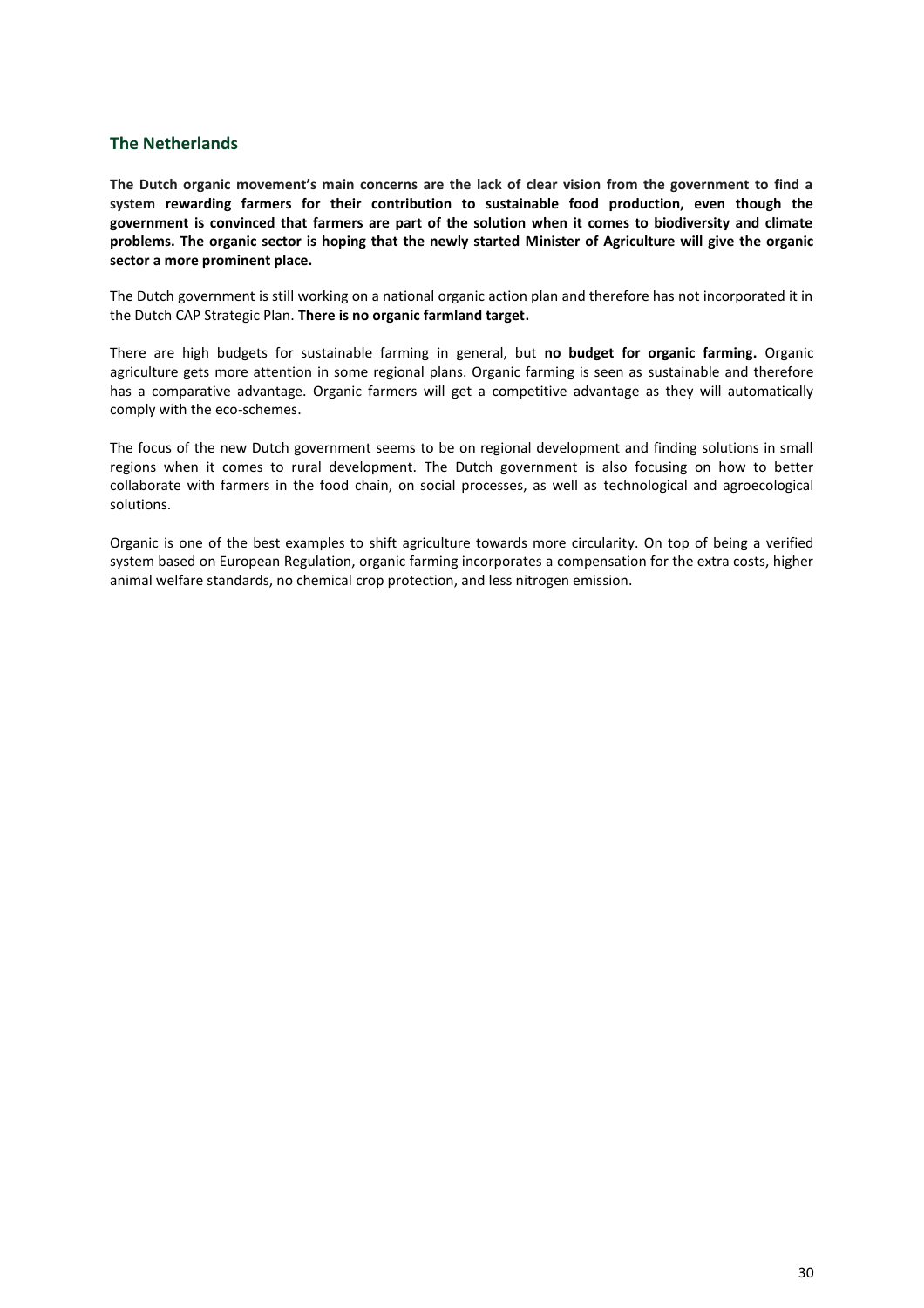#### <span id="page-31-0"></span>**Poland**

**Polish organic movement's main concerns are the low budget dedicated to organic which will not enable to reach the 7% target of organic farmland by 2030. The CAP Strategic Plan lacks clarity concerning the measures and budgets set for organic.**

There are still some unclarities about organic support in Poland's CAP Strategic Plan. **The latest draft now mentions a national target of 7% by 2030** (in 2020 organic farmland represented 3.4% of the total agricultural land) **but, strangely, it mentions that only 3.52% of the land will be able to receive organic payments.**

**The government plans to use eco-schemes for both organic conversion and maintenance**.

It seems that **the budget to be allocated for organic farming (EUR 781,10 million for the whole CAP period) would enable to support only 3.52% of agriculture farmland under organic management**, which would not represent a significant increase as the country currently has 3.4% of organic farmland (but currently only 2,6% is supported by area payments for organic farming). It is unclear how additional organic farmers (to reach 7%) would be supported. The government claims that organic farming could benefit from other measures such as modernisation, but this is not a realistic prospect according to IFOAM Organics Europe members.

Our Polish members advocate for more sustainable public procurement and relevant advisory services to properly ensure the development of organic farming.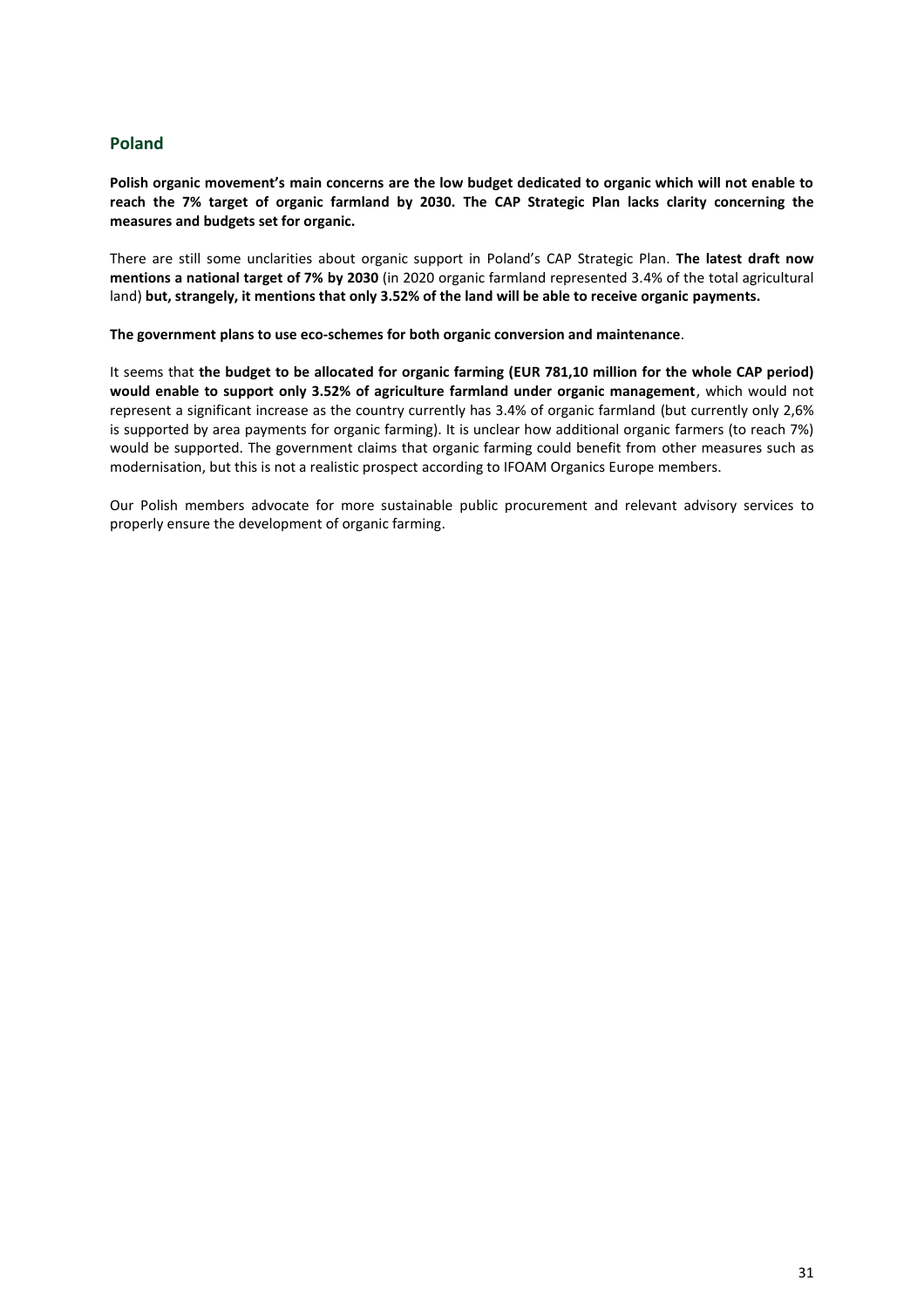### <span id="page-32-0"></span>**Portugal**

The Portuguese Ministry of Agriculture has submitted his PEPAC (Strategic Plan for the CAP) on 30 December 2021.

**Portuguese organic movement's main concerns are that both strategy and budget for organic are too low. The strategy can enable to maintain the current situation for organic, but not incentivize farmers to convert to organic nor to have a real improvement that would contribute to a better environment and health.**

According to this document, **Portugal's target of organic farmland is 19% by 2027, which is too far from what Portugal can contribute** to reach the EU's overall target of 25% set in the Farm-to-Fork strategy. The document mentions a share of 8,2% of organic farmland in 2018, whereas our Portuguese member state **Portugal reached 18% in 2021**, which is the more up-to-date value that should have been taking as the starting point for setting the goals in the PEPAC.

The budget for organic farming will be **EUR 390,16 million for the whole CAP period (2023-2027).** The support measure for organic is under the first pilar.

Organic farmers might be able to cumulate organic measures with others in the eco-schemes, as well as with environmental measures foreseen in some situations.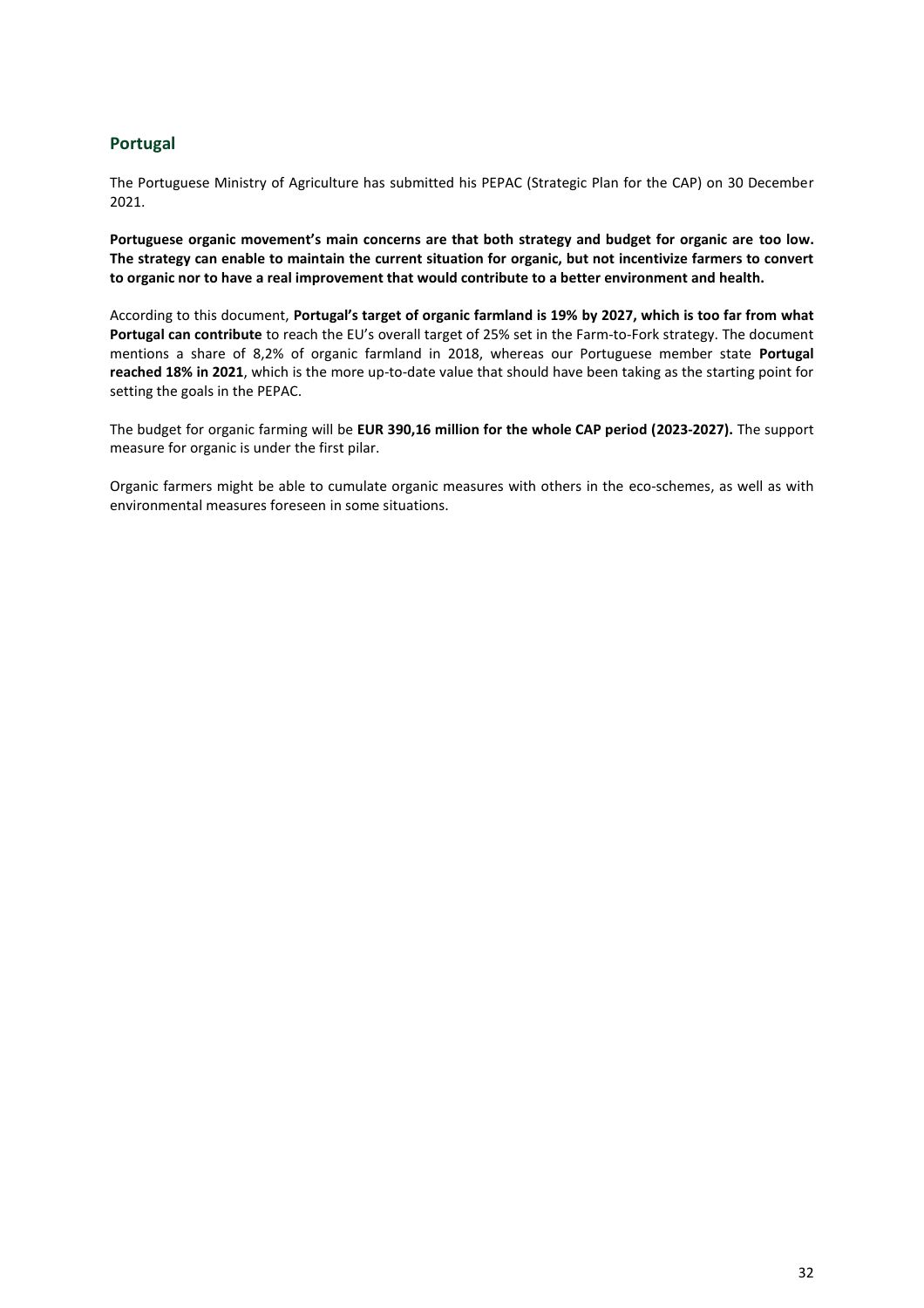### <span id="page-33-0"></span>**Slovakia**

**Slovakia's organic main concerns are the fact that the comparative advantage of organic farming is lower then during the previous CAP period (2014-2020), whereas the CAP should be a tool to remunerate farming practises that produce benefits on the environment and the biodiversity.**

**Slovakia has a national target of 14% of organic farmland by 2027, which is considered as a fair target by the Slovakian organic movement.**

**The budget for the whole CAP period (2023-2027) is EUR 1,360 million, which is enough to reach the national 14% target.** In the new draft CAP Strategic Plan of Slovakia, the payments for conversion should be bigger than the support to maintenance.

**The comparative advantage for organic is lower than the previous CAP period (2014-2020)** because the payment per hectare is lower than before. Monoculture is more funded and therefore more attractive. **Organic farming cannot have access to eco-schemes because of 'double funding'**. One eco-scheme aims at decreasing monoculture (to fund less than 60-hectare field, and another one implements requirements for biodiversity/pollinators).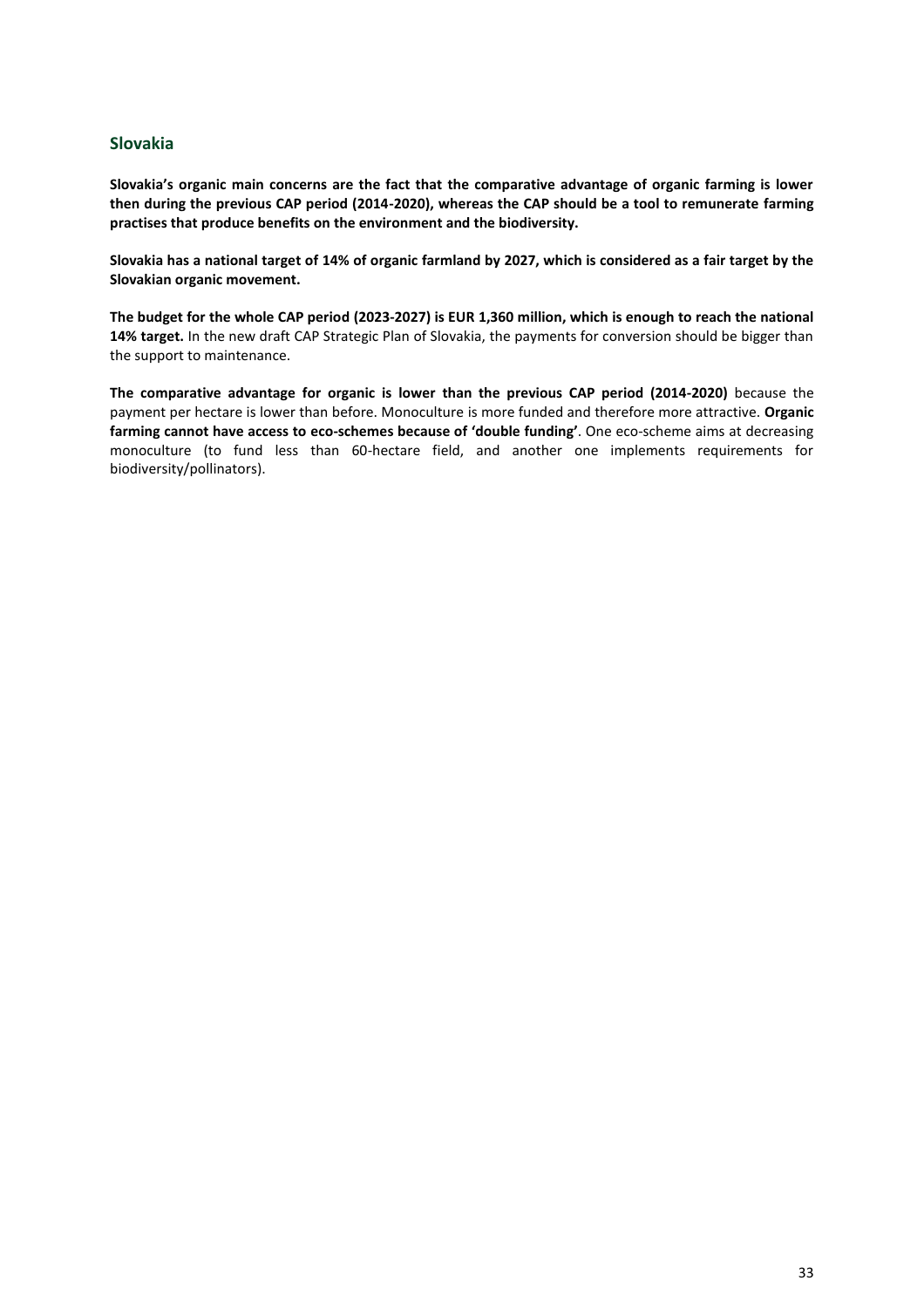#### <span id="page-34-0"></span>**Spain**

**The main challenge for the Spanish Organic Movement is that there isn't enough budget allocated for Organic Farming in the Spanish CAP Strategic Plan.**

**Although there is a promotion policy for organic agricultural products, developed by the national government as a part of the national Action Plan for Organic Farming, there is no specific budget allocated in the Spanish CAP Strategic Plan.**

Although the Minister of Agriculture, Fisheries and Food, has mentioned the target of reaching the 25% of agrarian surface in 2030 in some of his declarations, **the target has not been officially established. The budget allocated for organic farming for the entire CAP period 2023-2027 and for the set of all the regions of the state is EUR 752 million and won't even be enough to maintain the area that is currently managed by organic production systems in Spain**. According to the study carried out by IFOAM Organics Europe 'Prospects & Developments for Organic in National Cap Strategic Plans<sup>'16</sup>, the budget necessary to support the current growth trend of the organic area with which we would reach 15.7% of the SAU in 2030, would require an annual financing of EUR 693 million**. In the case of wanting to meet the European objectives and reach 25% of the SAU in 2030, we would need EUR 1,100 million per year.**

**Regarding eco-schemes, the Spanish CAP Strategic Plan has established that each beneficiary can only access to one single eco-scheme and, seeing the proposed eco-schemes it seems that almost every farmer will have access to one of them, so the comparative advantage between organic farming and conventional farming is low.**

In addition to this, so far, it is not clear whether regional competent authorities will consider double funding when an organic farmer wants to apply for certain eco-schemes, as the Regulation for organic farming already includes sustainable practices funded through eco-schemes, such as sustainable use of pesticides, fertilization, etc. And another threat concerns eco-schemes related to reduction in the use of environmental harming products: farmers will be eligible if they can prove a reduction of use in comparison to the previous year, there is no compensation provided for those that have already minimised the use of pesticides or don't use them at all, which penalized organic farmers.

<sup>&</sup>lt;sup>16</sup> URL[: ifoameu\\_advocacy\\_CAP\\_StrategicPlansAnd25Target\\_202106.pdf \(organicseurope.bio\)](https://www.organicseurope.bio/content/uploads/2021/06/ifoameu_advocacy_CAP_StrategicPlansAnd25Target_202106.pdf?dd)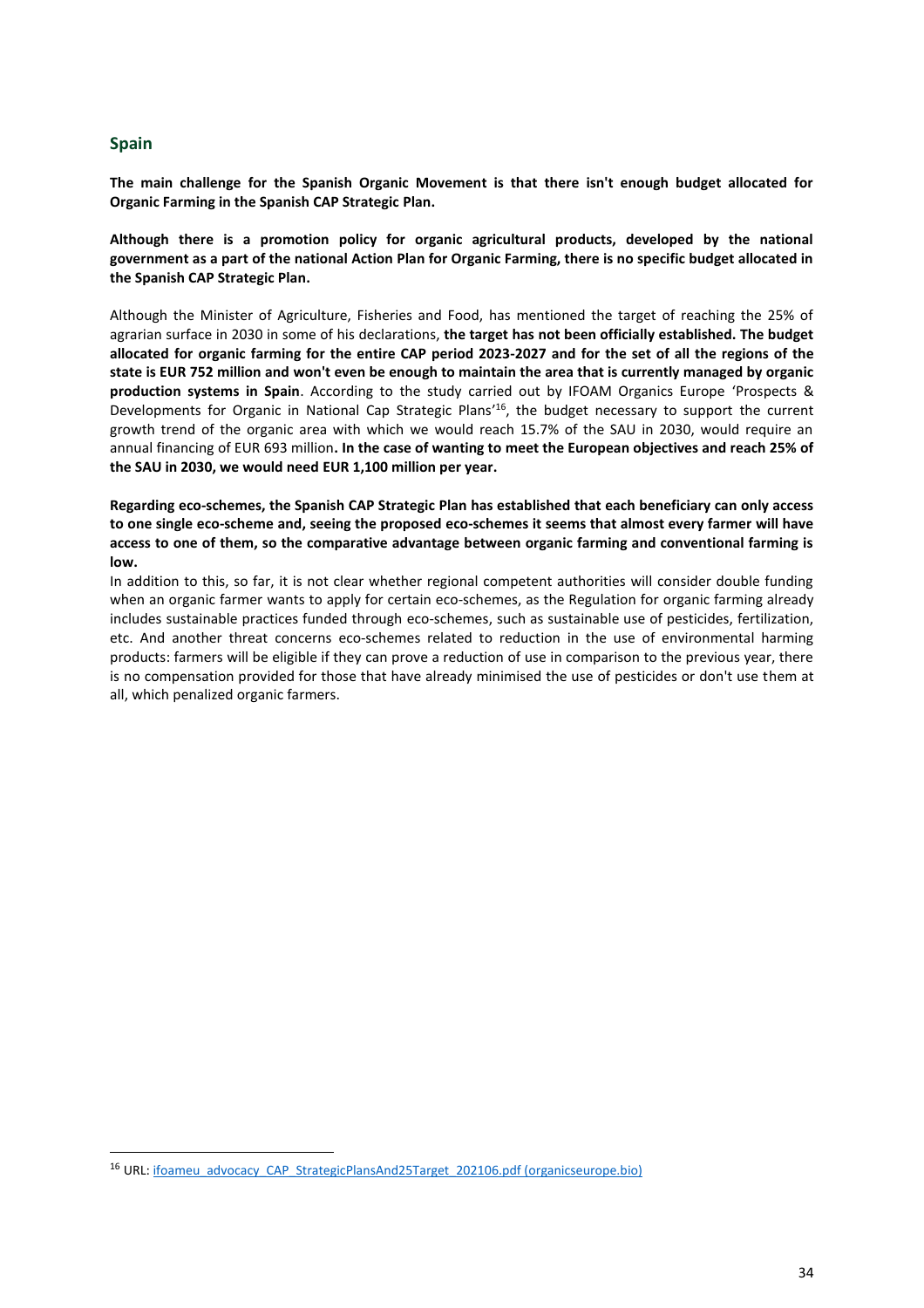#### <span id="page-35-0"></span>**Sweden**

**Swedish organic movement's main concerns are the lack of climate ambition due to strong voices saying there is no proof that organic farming is a solution to address climate change.** Swedish authorities have added comments on organic production in the pre-evaluation such as "organic farmland should not be increased more before we know that its climate effects due to lower produce per hectare is further cleared out".

For the same reason, organic farmland is not used as an indicator for "more climate friendly farming practices" and similar outcomes related to climate change. There are strong powers advocating that organic farming is even worse for the climate than conventional farming because of low production.

The incentives to use climate friendly methods such as less nitrogen fertilizers and capture carbon in the soils are today decreasing. For instance, there are less incentives to have ley and multiannual crops in the rotations today, compared to the previous CAP period (2014-2022). There will no longer be any support for organic grasslands, ley, and pastures.

**The Swedish organic movement is also concerned by the non-reallocation of funds from large to smaller farms.** 

**There is no target in the CAP Strategic Plan, but the plan relates to the national government's, not the Parliament, target of 30% organic farmland by 2030,** as well as to the overall target in the national food strategy. The target is agreed by the whole parliament, stating that all food production in all areas should increase.

According to our members, the budget allocated in Sweden's national strategic plan is around EUR 68,233,856 on average per year. There are no details yet of the budget per measure. This budget represents around EUR 800,000 more per year compared to 2020. Our members calculate with a yearly increase in organic farmland, but without reaching the goal of 30 % of the farmland. Most probably, the eco-schemes will be constructed so that the budget can vary +/- 10 % per year depending on how many farmers apply, and it will also be possible to reallocate budget between the different schemes. This makes our Swedish member quite confident that the funding will be solved if Sweden reaches the target of having 30 % farmland by 2030.

**However, organic farming has less comparative advantage than before** compared to conventional farming. Most of the organic dairy-, beef- and lamb producers that maintain natural pastures, around 91 % of the organic farms with ruminants, **get decreased organic support because the grasslands are taken away as a ground in the organic support for animals per hectare**. In general, pastures get more support, but for organic farmers the best case will be status quo since the organic support at the same time decreases for these farmers. **The organic movement in Sweden fears a risk of losing organic farmers and farmland because of this, in combination with low market prices on organic dairy and beef.**

Organic farmers have access to other eco-schemes, apart from organic farming support, that is now constructed as a proper eco-scheme as well.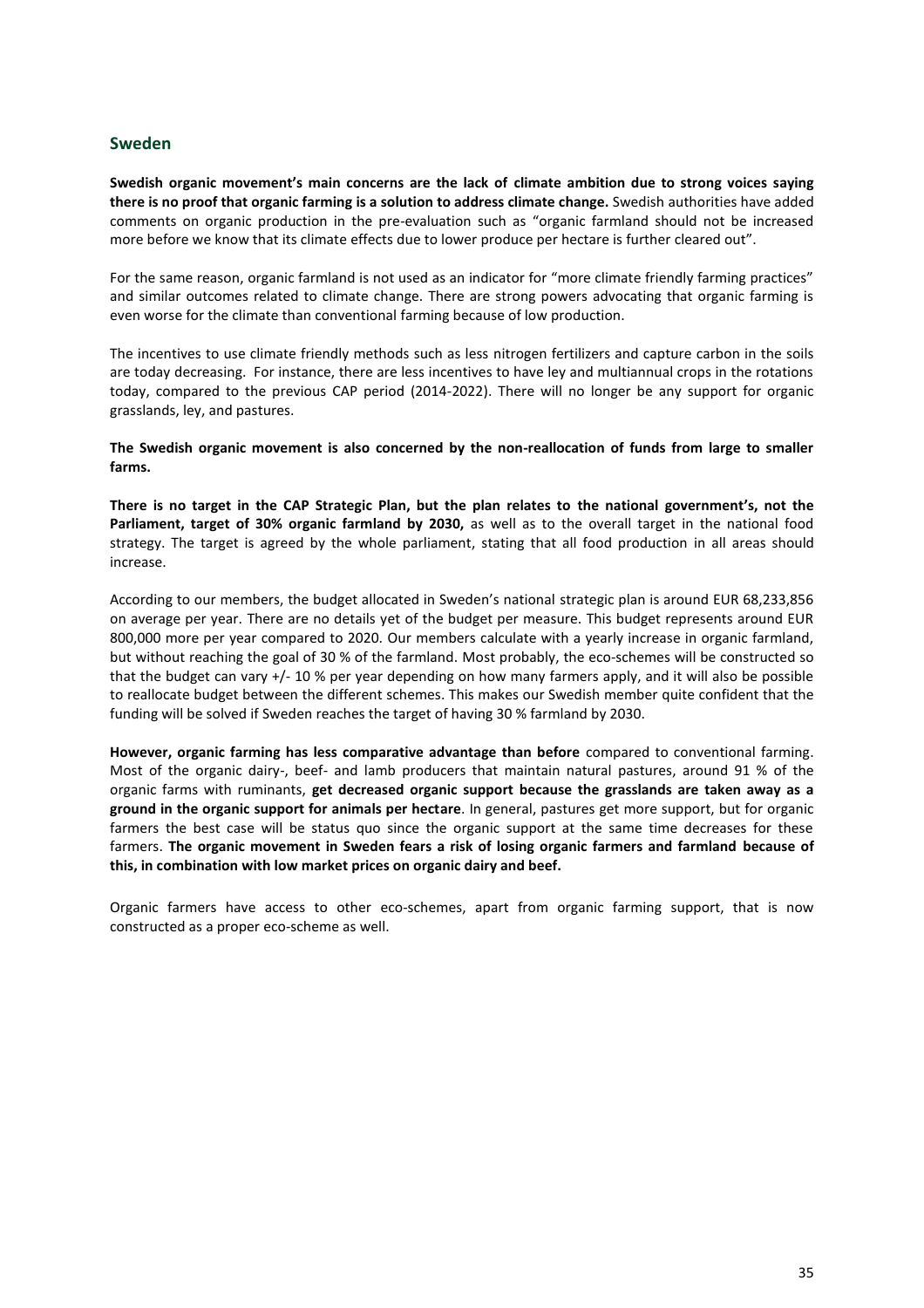# <span id="page-36-0"></span>**Evaluation of the support for organic in non-EU countries**

## <span id="page-36-1"></span>**Switzerland**

Equivalent rules for organic farming and therefore free trade of organic goods between Switzerland and EU is guaranteed by a bilateral treaty (with certain quantitative limits within WTO-regulation). Bio Suisse as the single national organisation **supports a national target of 25% organic by 2025**, against a current share of 16.5% (2020).

In Switzerland, **there are not political objectives on the share of organic farmland and there is no national framework for Organic Action Plans** although there were considerable political efforts a few years ago. **Nevertheless, there are quite a few regional Organic or Climate Action Plans being realised on regional (cantonal) level**.

In 2021, there was a vote on banning synthetic pesticides: the YES received 39.4%. Therefore for the coming few years, **popular initiatives or political motions for considerably more organic products are given little chance for success**.

<span id="page-36-2"></span>Actually, there is little change planned in upcoming Agricultural policy 2022+ which has been suspended for an indefinite time. Nonetheless, our Swiss member is lobbying for having more support for organic agriculture to ensure the benefits from a comparative advantage compared to other types of farming. E.g. Switzerland has signed the Paris Agreement to become carbon neutral in 2050. Organic farming and consuming is one solution to address climate change and achieve several other national objectives.